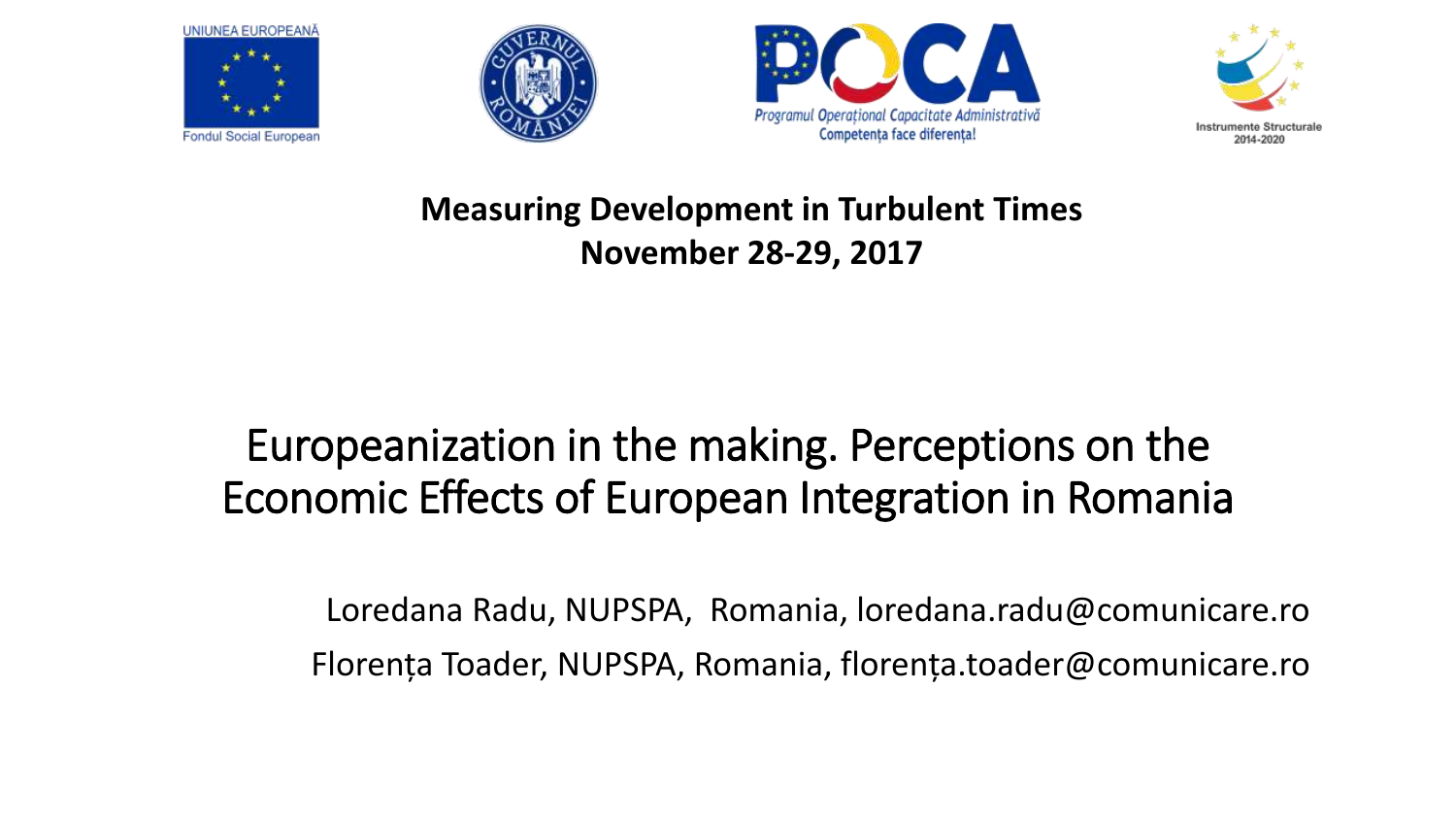







## Introduction

- **The goal of the paper:** the study of the Romanian public's attitude towards the European Union
- **More exactly**  to observe and explain patterns of EU support in Romania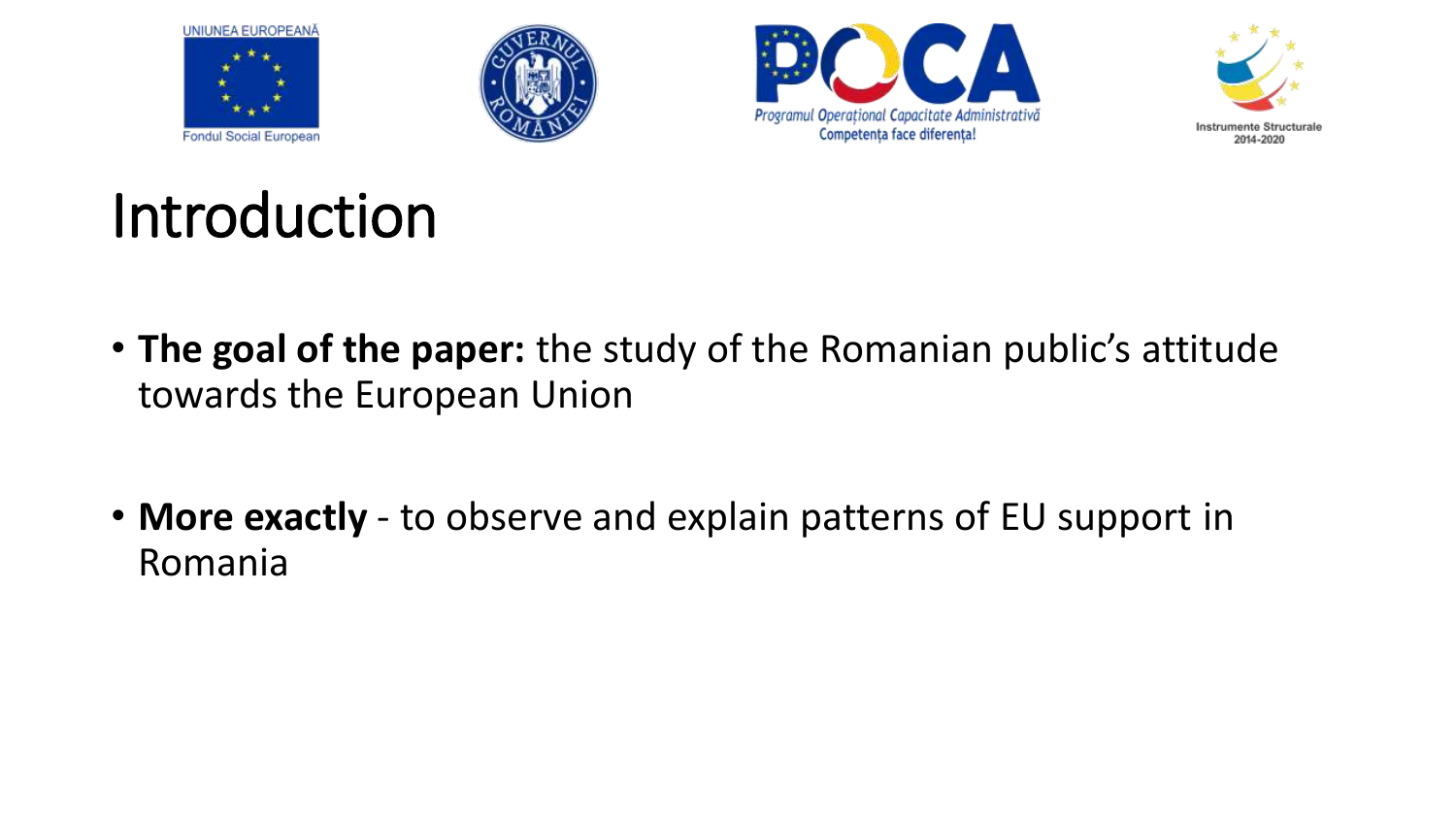







## **Context**

- We challenge the utilitarian theory
- Citizens' perceptions over CEE countries' European integration are shaped by the economic benefits brought by integration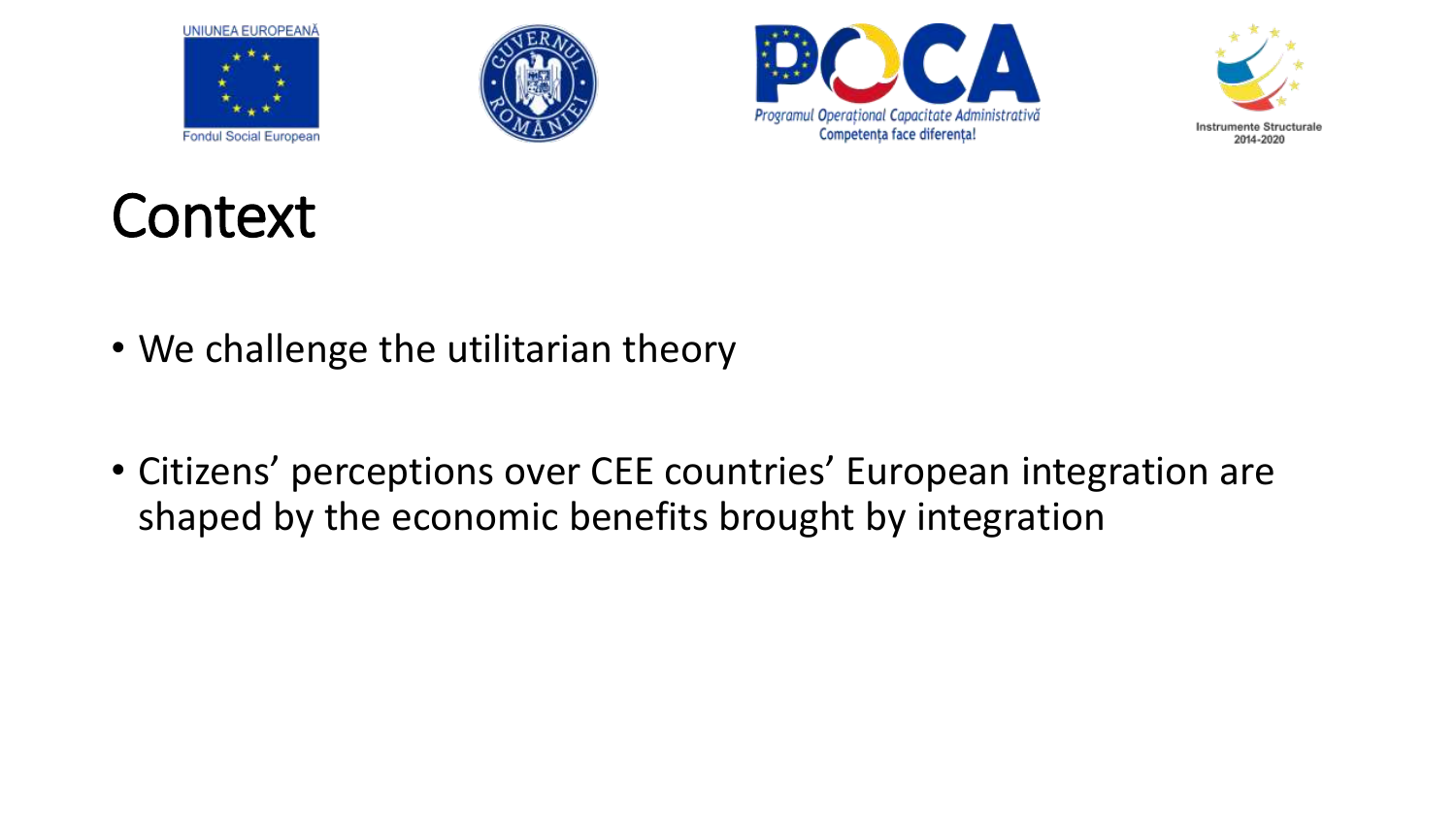







## Premise of the study

• Based on previous studies (i.e. Fomina & Radu, 2016), Romanians' attitudes towards the EU are shaped mainly by instrumental and identity related motivations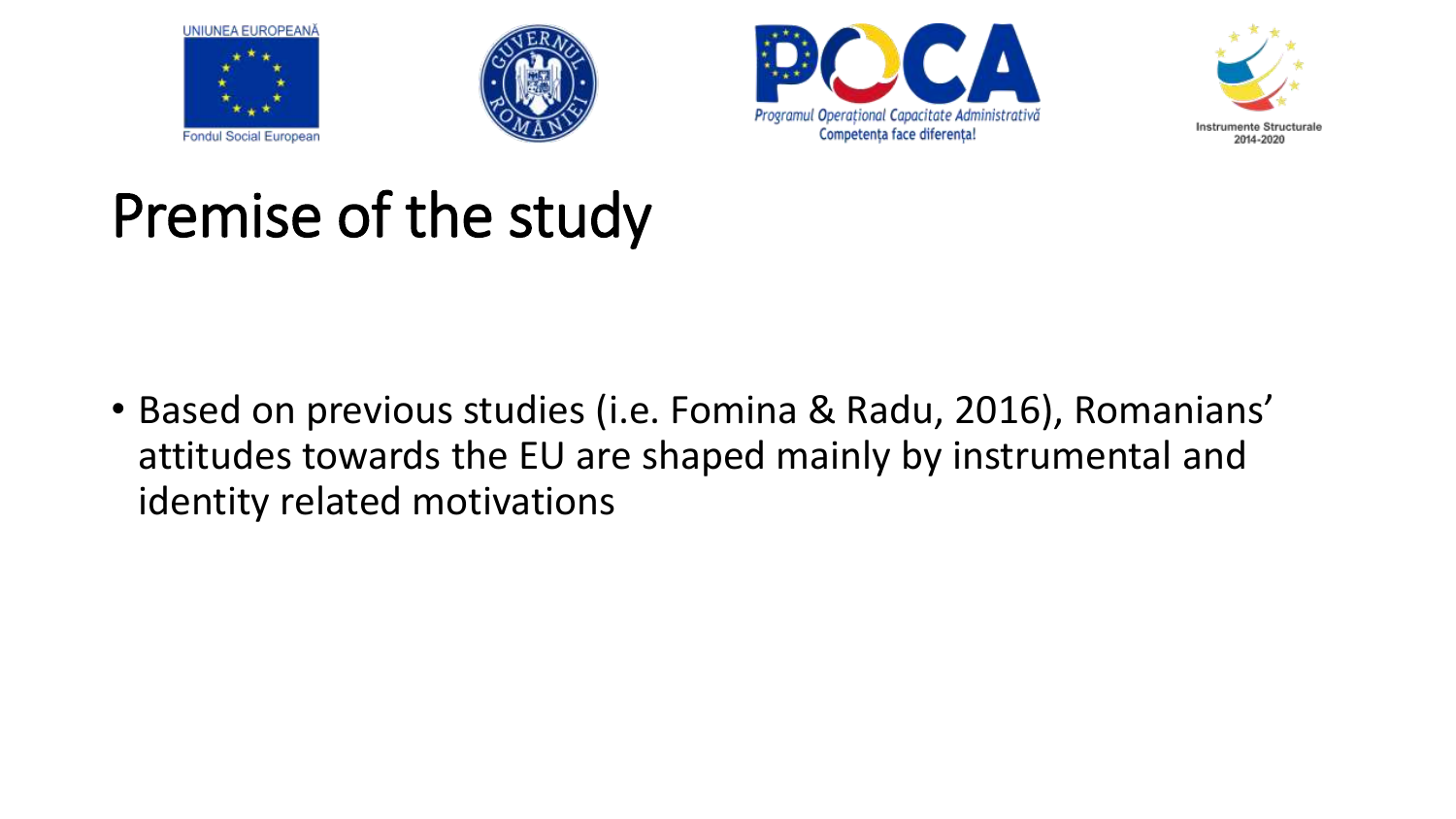







# Background

- According to the Standard Eurobarometer published August 2017, more than four in ten Europeans, representing 42% of the total sample, trust the European Union
- Comparing this percentage with results of a Eurobarometer published in autumn 2015, trust in the EU has raised with 10%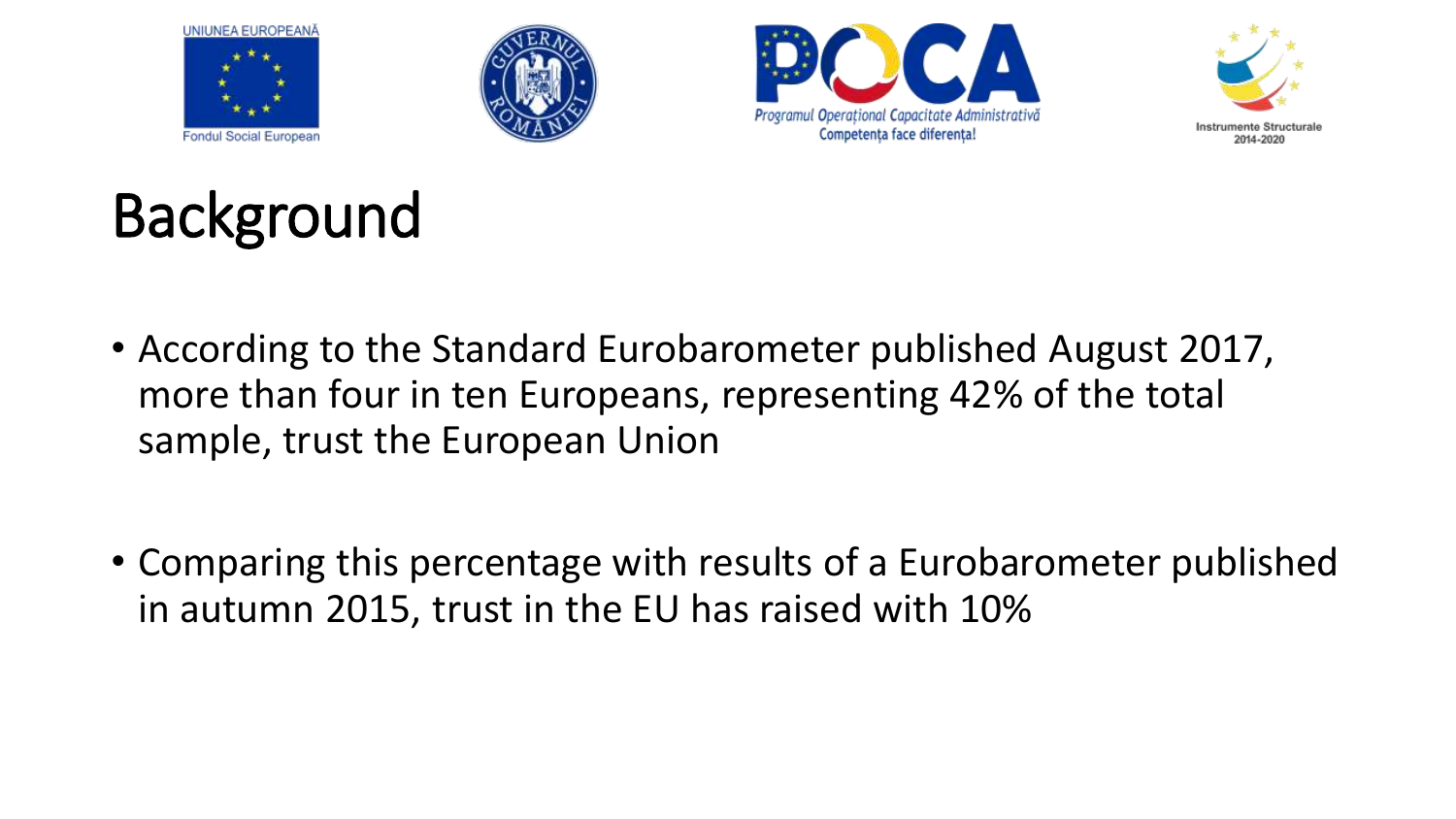







# Background

- Eastern-European states such as Lithuania (65%), Romania (57%) or Bulgaria (54%) maintain a strong euro-optimistic orientation
- Romanians perceive the economic situation (15%) as the third most important concern of the union (Eurobarometer, August 2017)
- Still, Romanians are optimistic regarding the future of the EU (67%)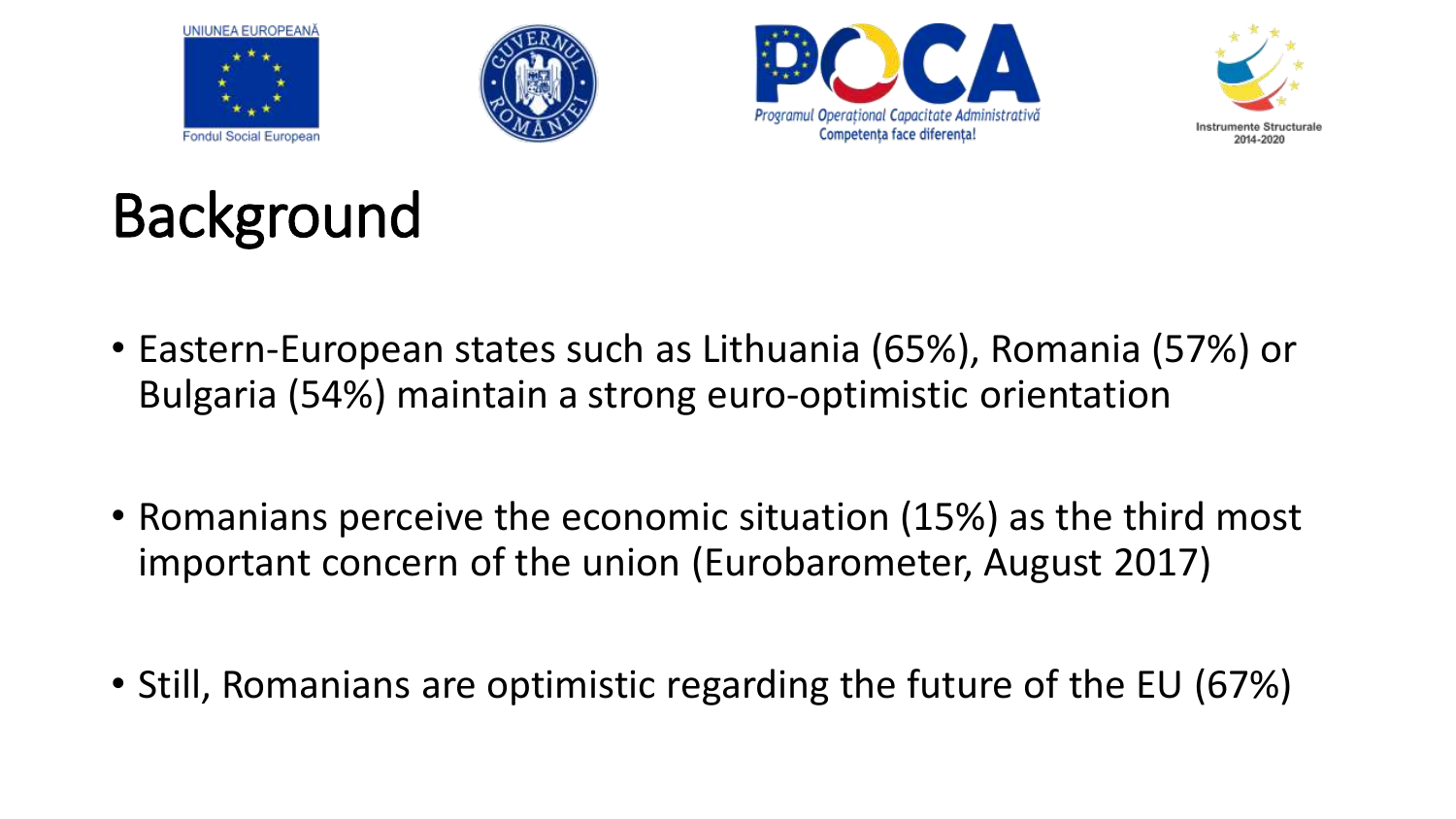







## Predictors of EU support

#### Hard predictors - utilitarian predictors (economic interests)

Soft predictors - the degree of identification with one's national identity, perceived meaning of EU membership, political cues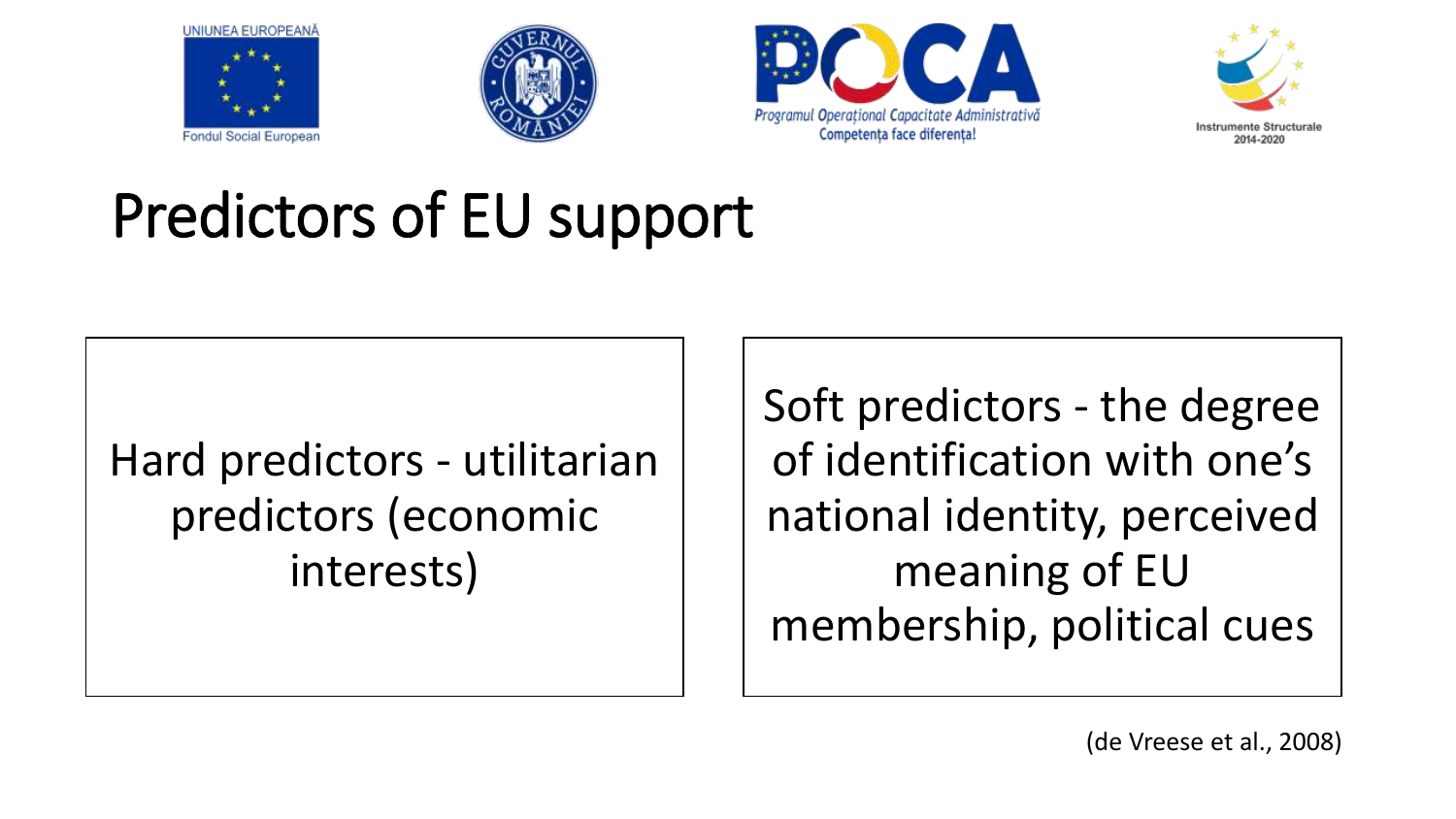







# Methodology

- **Step I:** analysis of hard data on the economic effects of European integration
- **Step II:** quantitative analysis of Romanian citizens' perceptions over the EU through a national survey conducted in September 2017, on a sample of 1107 respondents
- **The aim of the investigation**  to identify shifts (if any) in Romanians' attitudes towards the EU) and factors that can explain citizens' apparent unreserved trust in the EU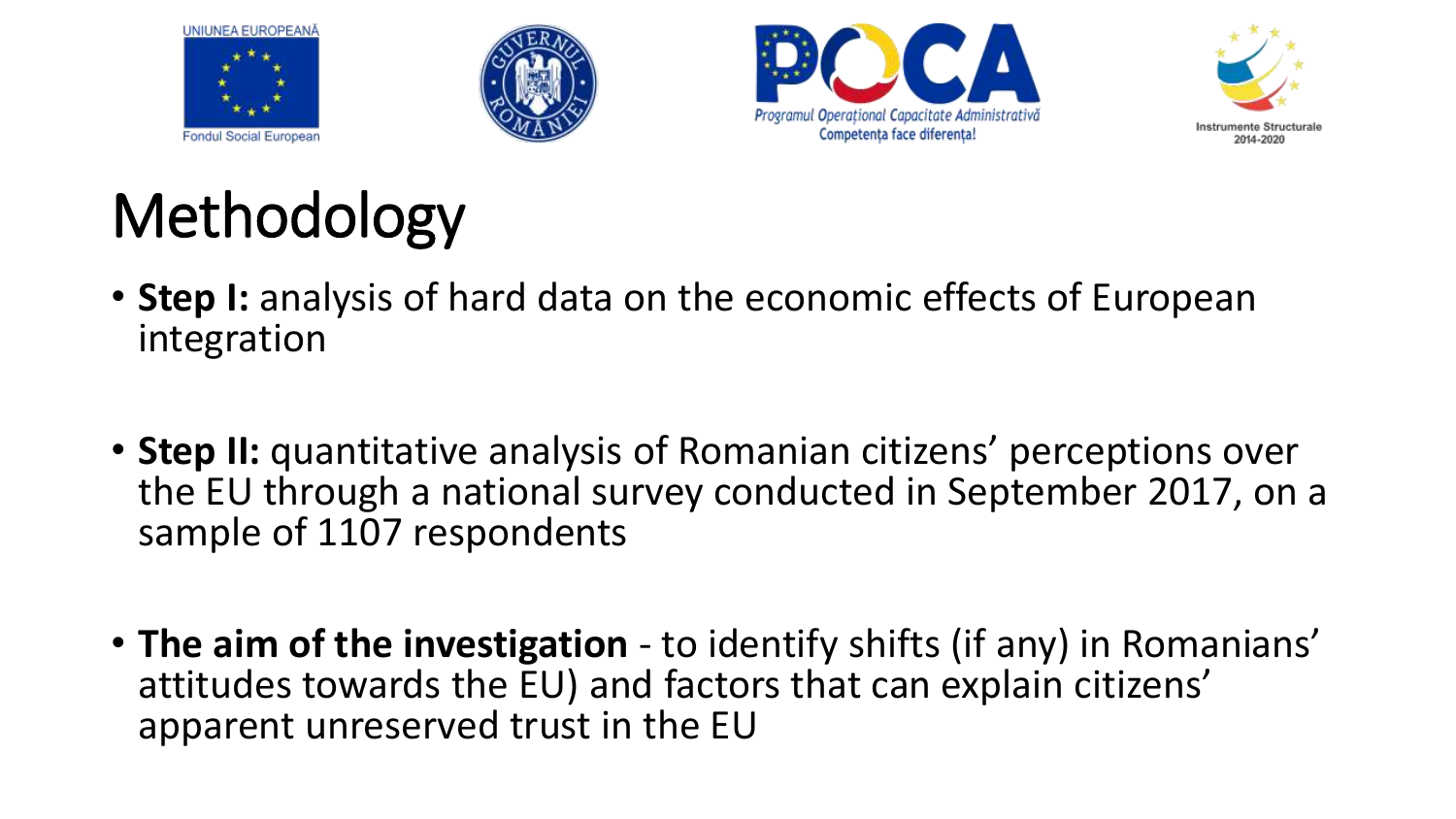







## Research objectives

Ob.1 To investigate the impact of EU integration on Romania's economic performance based on the following indicators – GDP and GDP per capita, evolution of public debt, and the absorption of EU funds;

Ob.2 To investigate Romanian citizens' perceptions on the economic development of the country in the CEE region;

Ob.3 To investigate Romanian citizens' trust in the local political institutions as compared to the EU;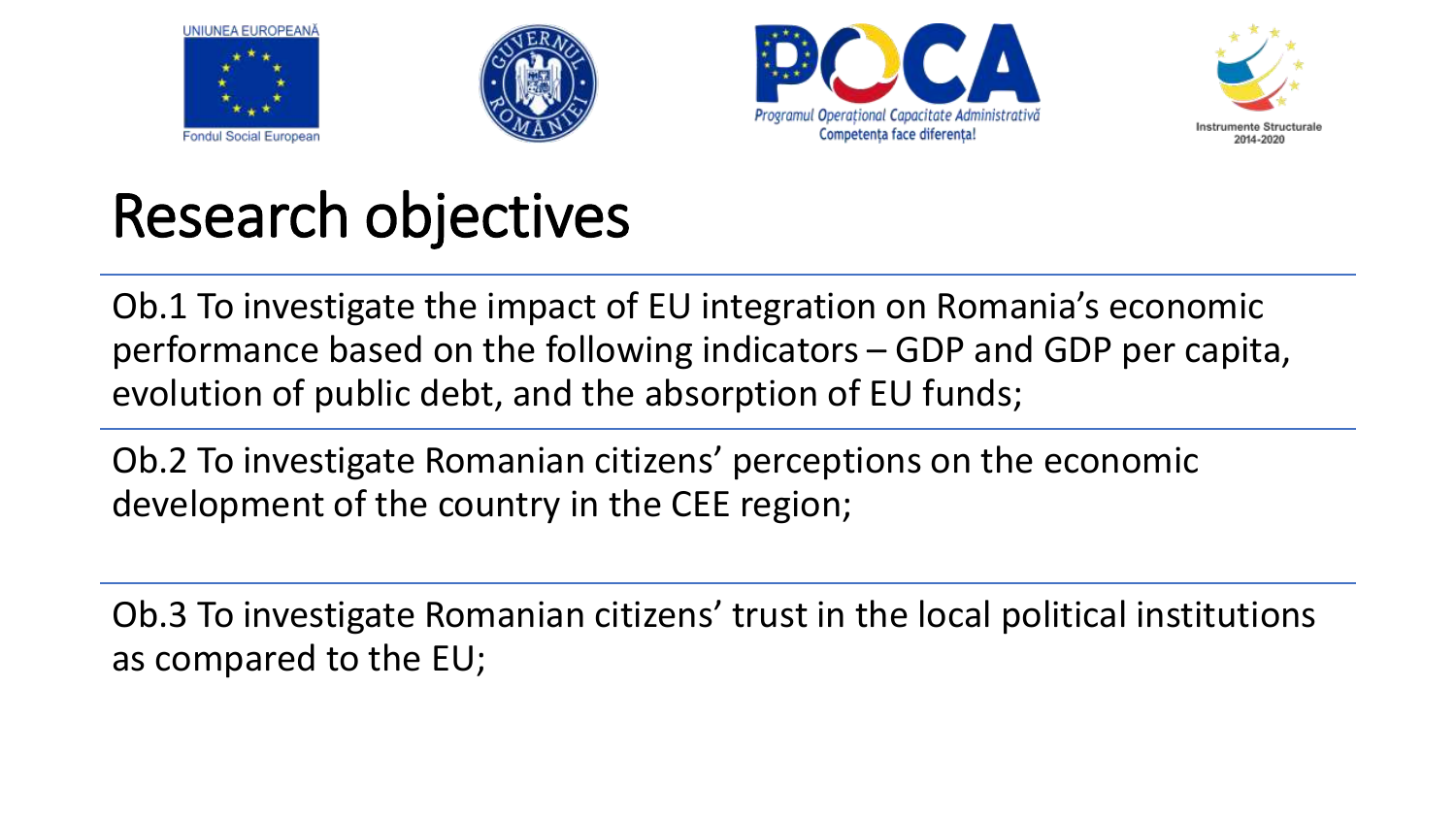







### Research objectives

Ob.4 To investigate Romanian citizens' perception on the impact EU funds have on the economic growth of the country;

Ob. 5 To investigate Romanian citizens' personal evaluation of their life quality and its correlation with EU support.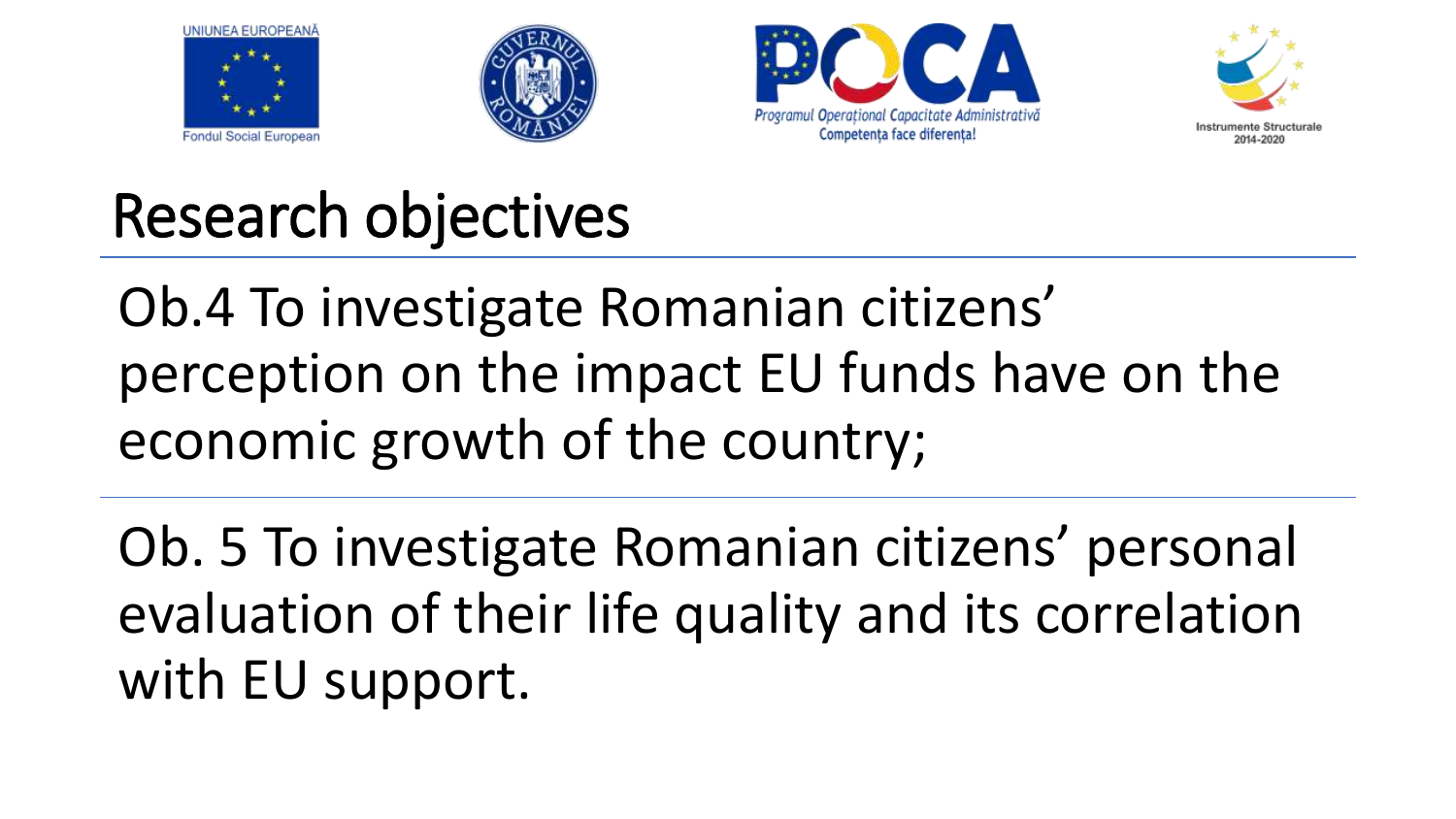







# The economic effects of EU integration in Romania – average growth, great inequalities

- The European integration constituted an impulse for the growth of the Romanian GDP, especially comparing its values before 2007
- The peak in terms of GDP was reached in 2008, one year after the EU integration but dropped in in 2009 and has fluctuated ever since
- Romania's GDP depends on the economic performance of the Bucharest-Ilfov region and there are still great economic cleavages between the urban and the rural areas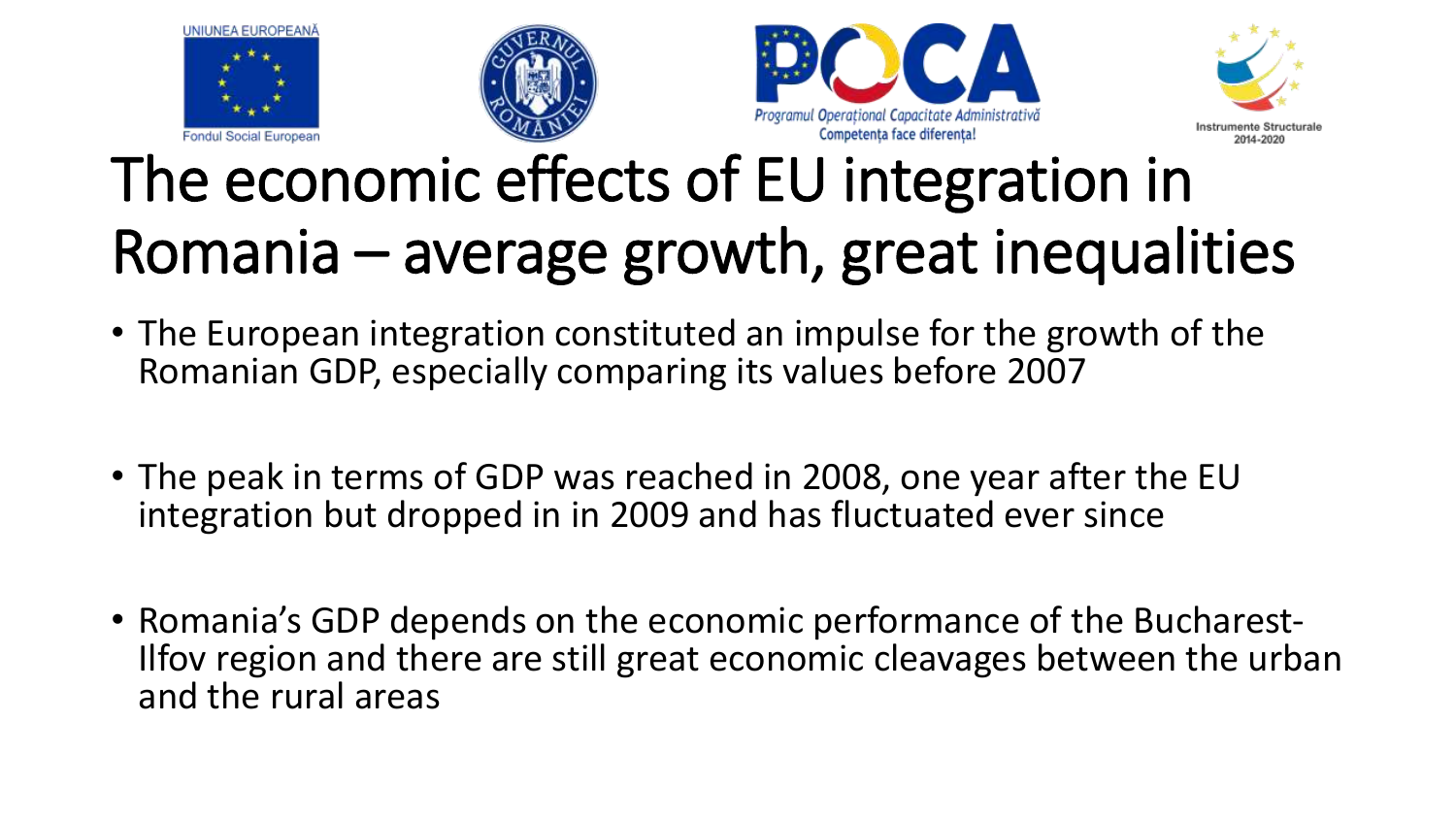







## Evolution of Romania's GDP (1987 – 2015, million dollars, current prices)

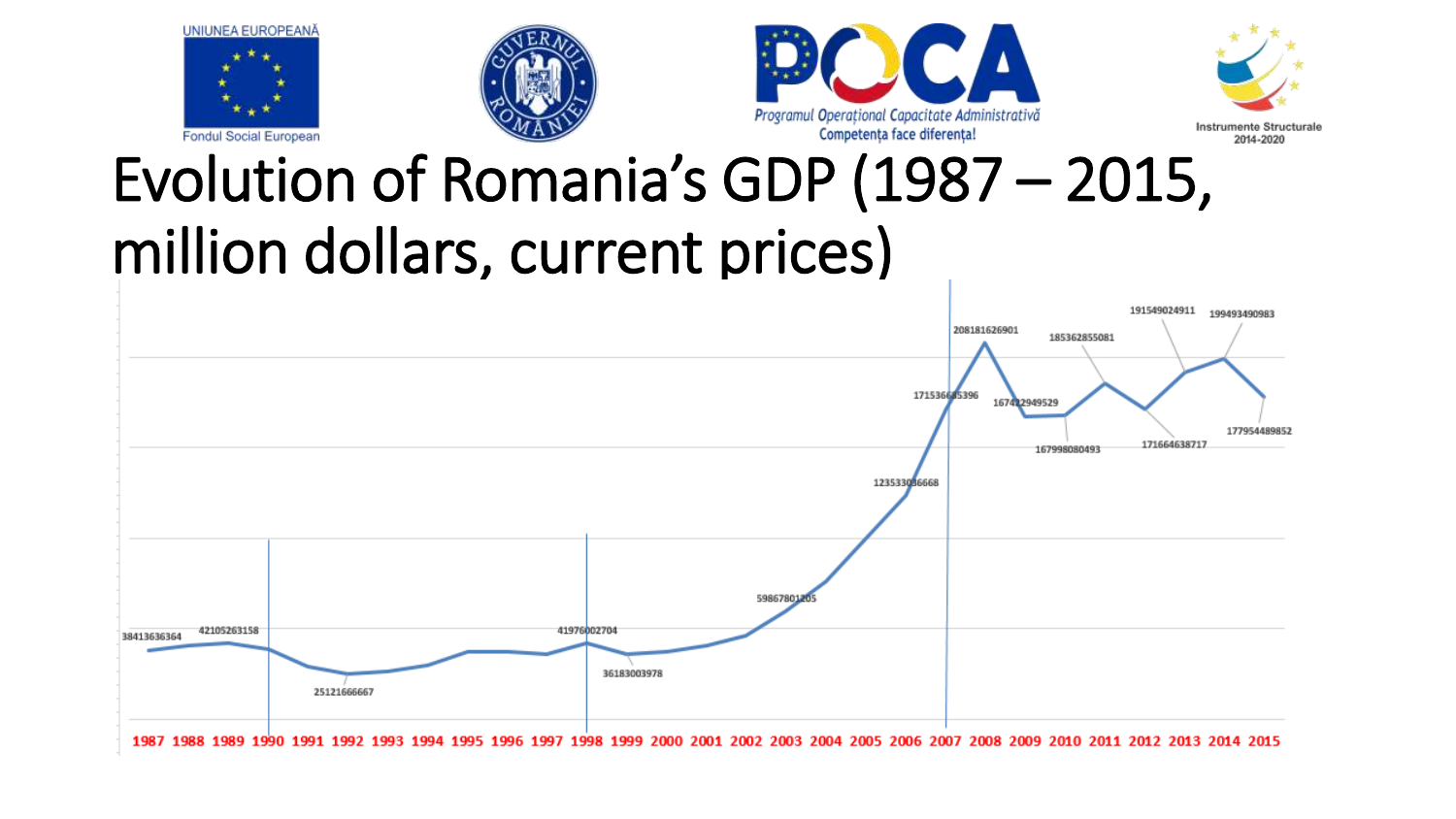







# The economic effects of EU integration in Romania – average growth, great inequalities

- In the last 10 years Romania has not managed to reduce the disparities with the Euro-Zone in what concerns the economic well-being of its citizens
- Even though in absolute terms Romania has seen a progress in terms of GDP after the EU integration, this does not reflect in the GDP/capita
- Compared to other CEE countries, Romania is only above Bulgaria in terms of GDP/capita, but has had a modest growth in comparison with Slovenia, the Czech Republic, Hungary or Slovakia
- There are regions in Romania, that barely reach 40% of Bucharest's performance in terms of GDP per capita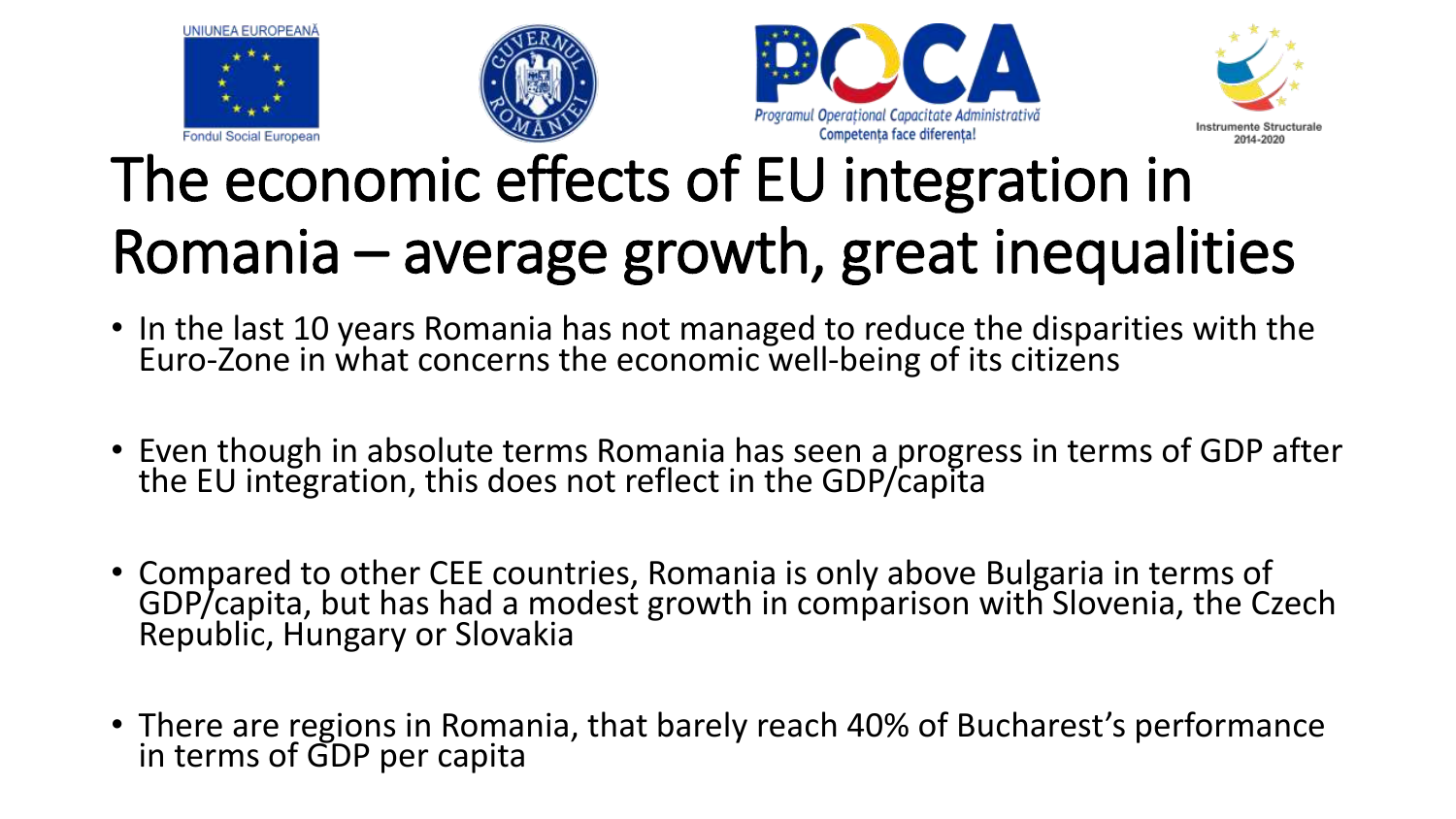







# The economic effects of EU integration in Romania – average growth, great inequalities

- Compared to other CEE countries, Romania is performing well in terms of public debt, being placed on third place after Slovenia and Slovakia
- While countries such as the Czech Republic and Bulgaria have managed to reduce their public debt, in Romania the value of the debt increases year by year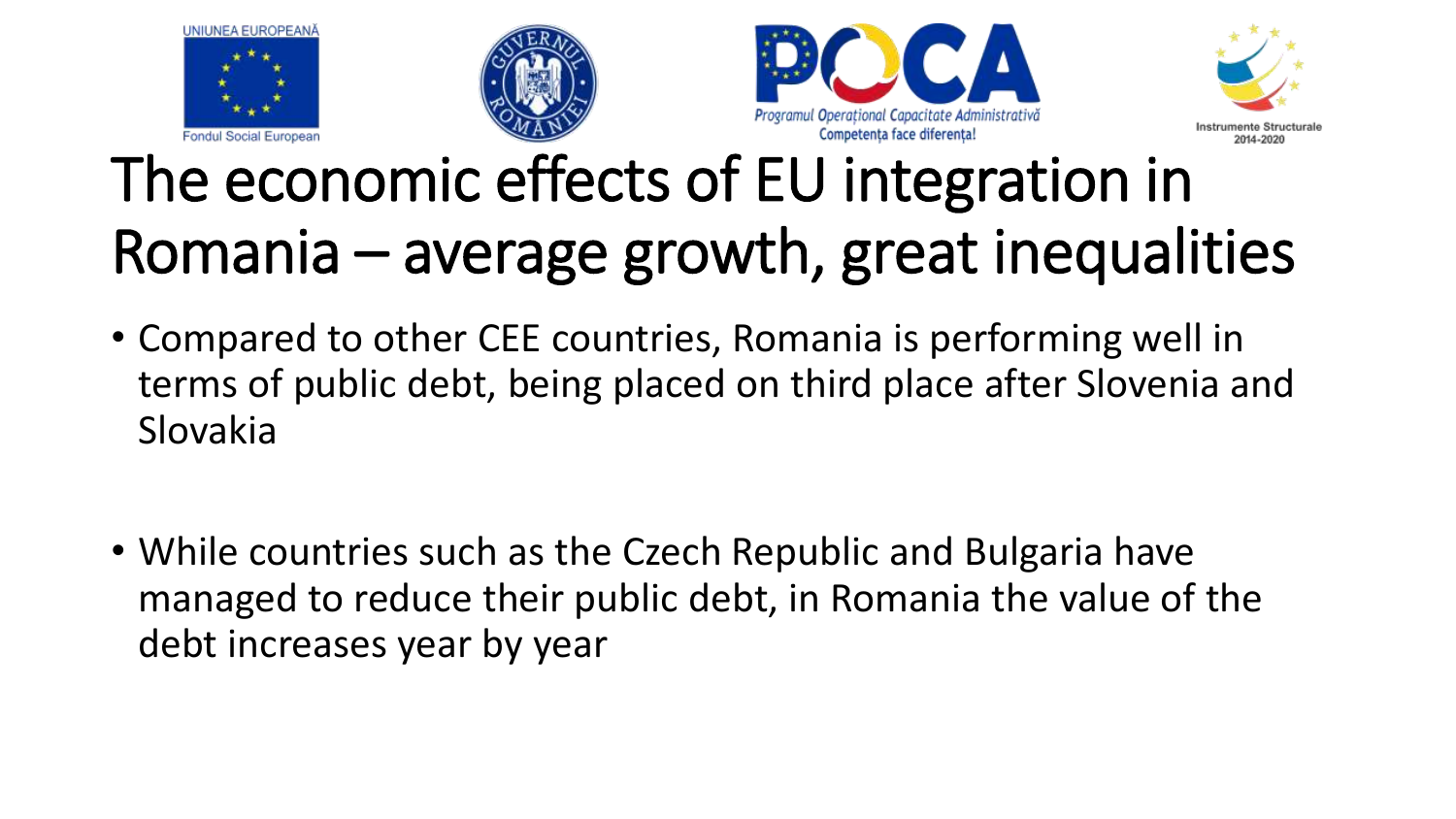







#### Public debt in CEE Countries (2016)

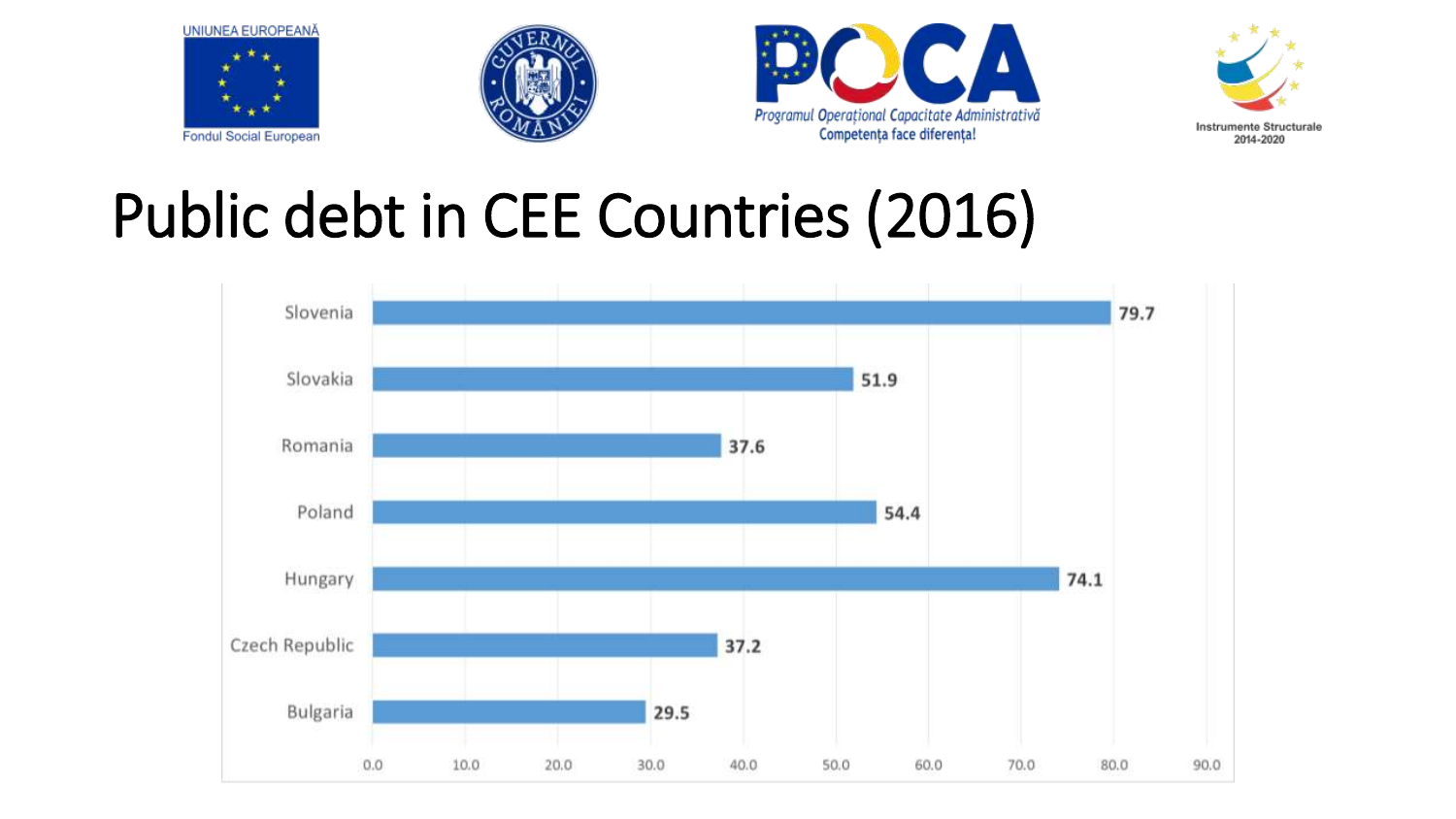







# The economic effects of EU integration in Romania – average growth, great inequalities

- Starting January 2009 until November 2016 constant growth of the absorption of European funds, but this growth has been slow – Romania has barely absorbed 45.5% of the European funds
- Romania is not one of the best players when talking about absorption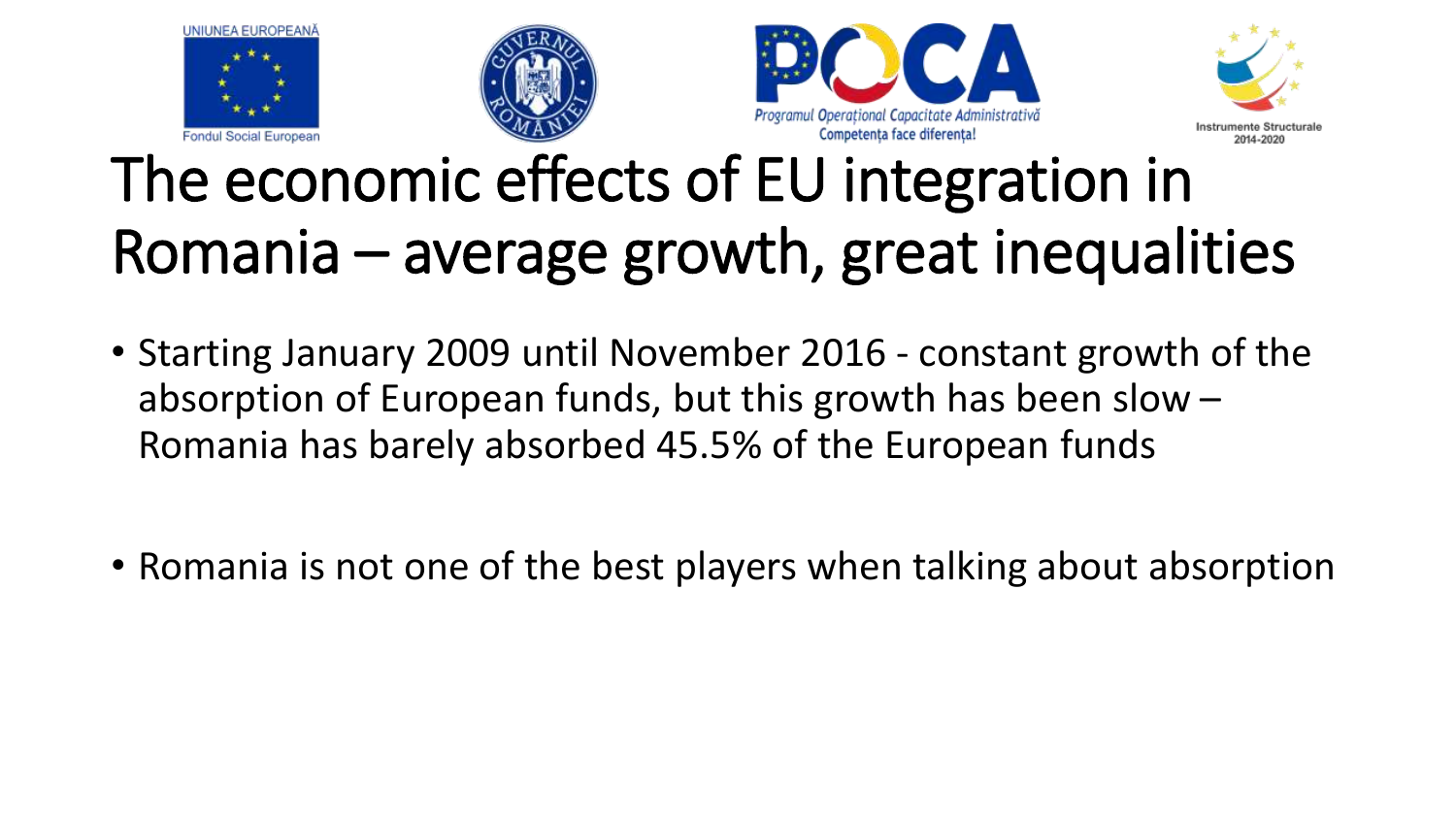







## Pessimistic economic evaluations and soft-Euro-optimism

• The data collected through the national survey show a rather pessimistic view of the Romanian citizens over the economic growth following EU integration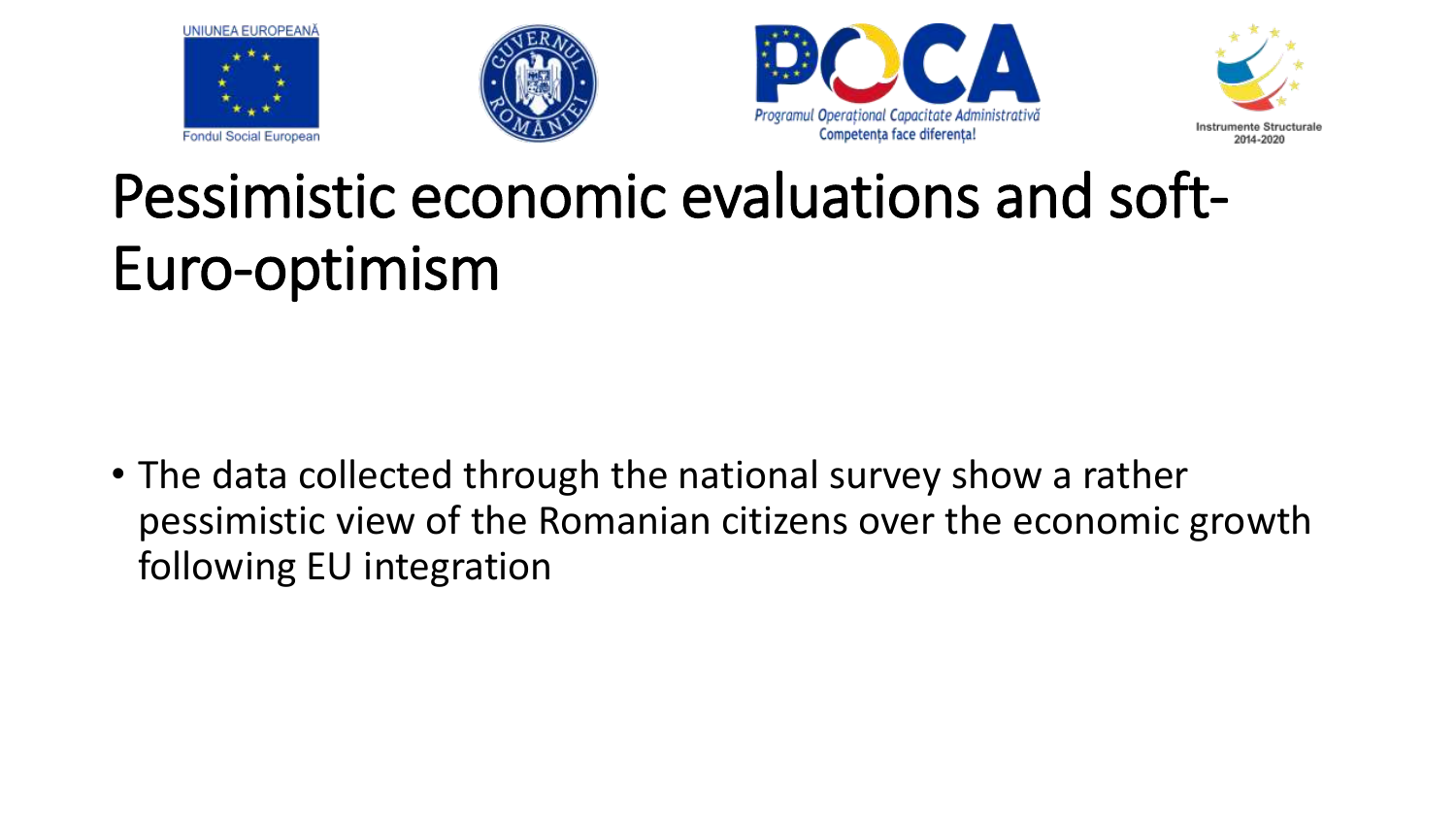







### Direction Romania is heading

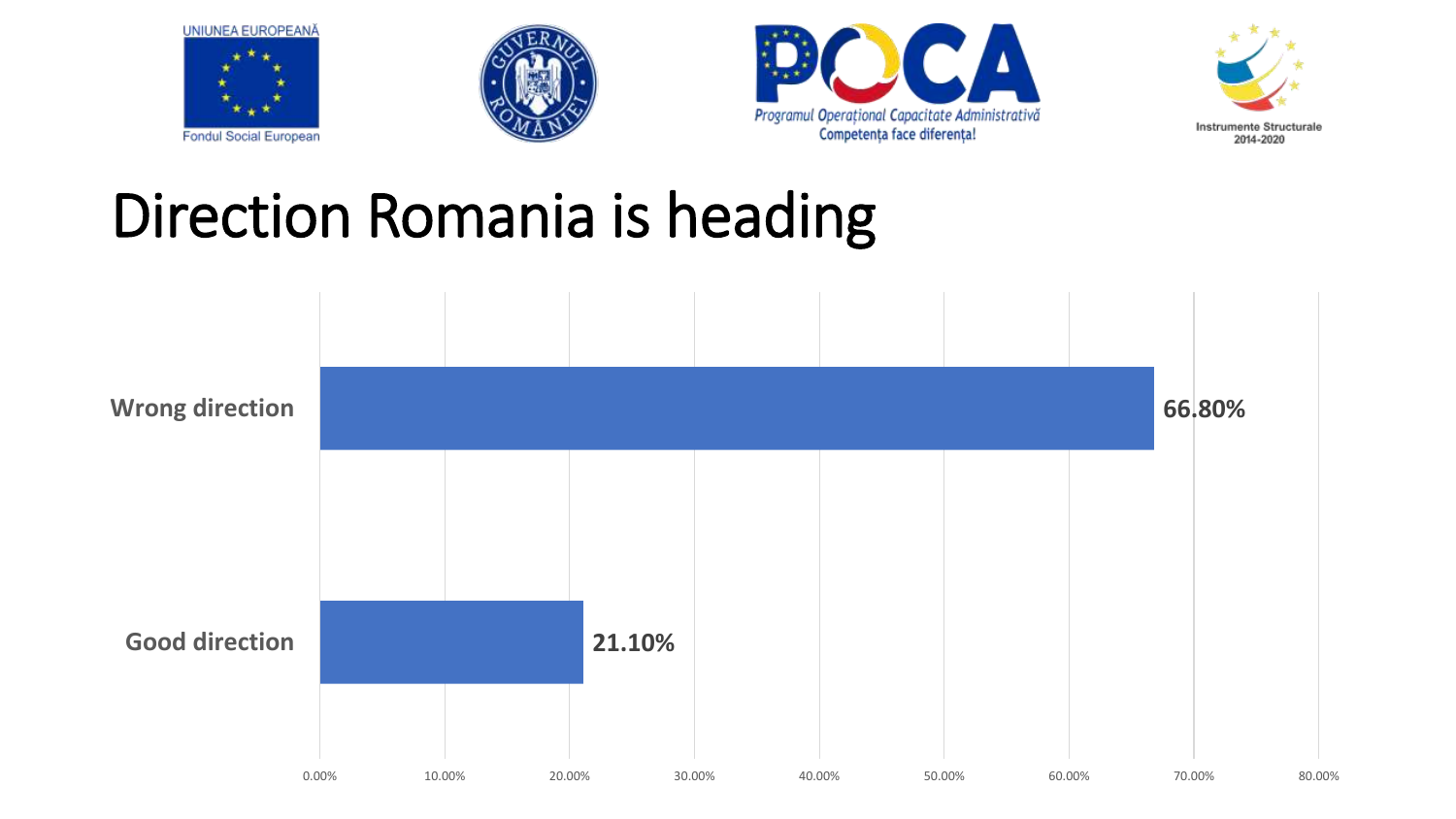







## Life satisfaction

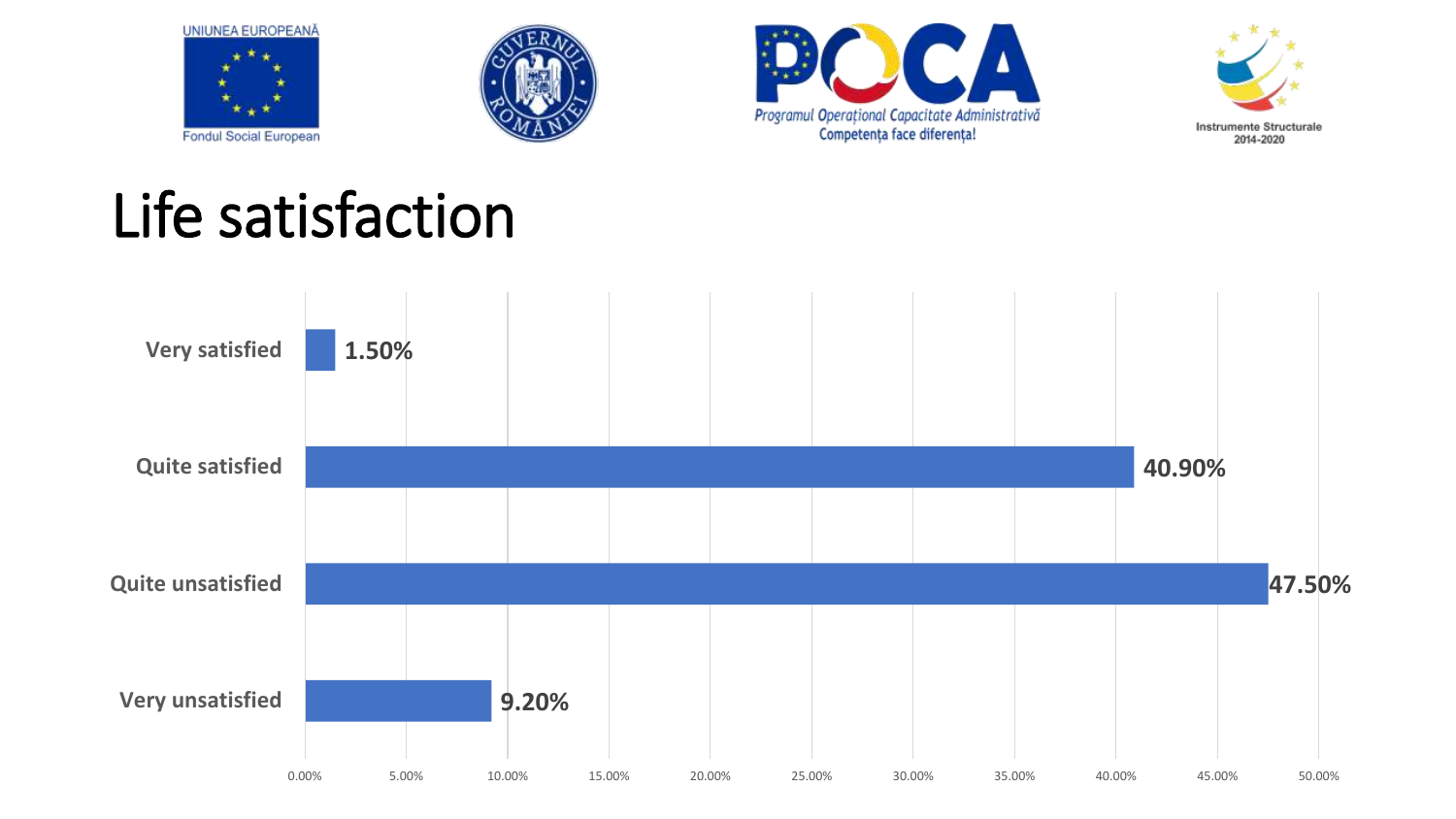







#### Evaluation of personal economic evolution

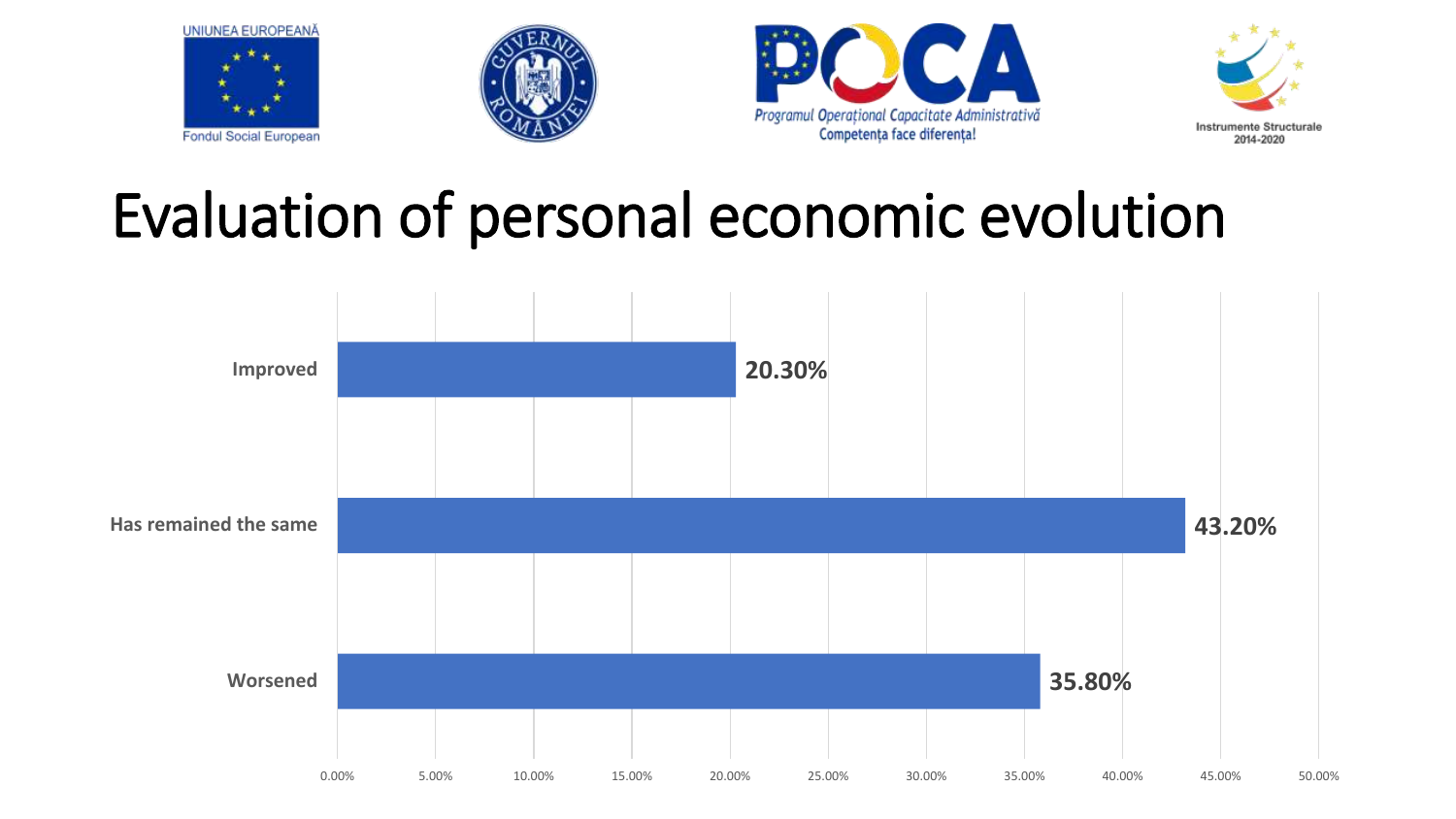







## Level of satisfaction with Romania's economic growth

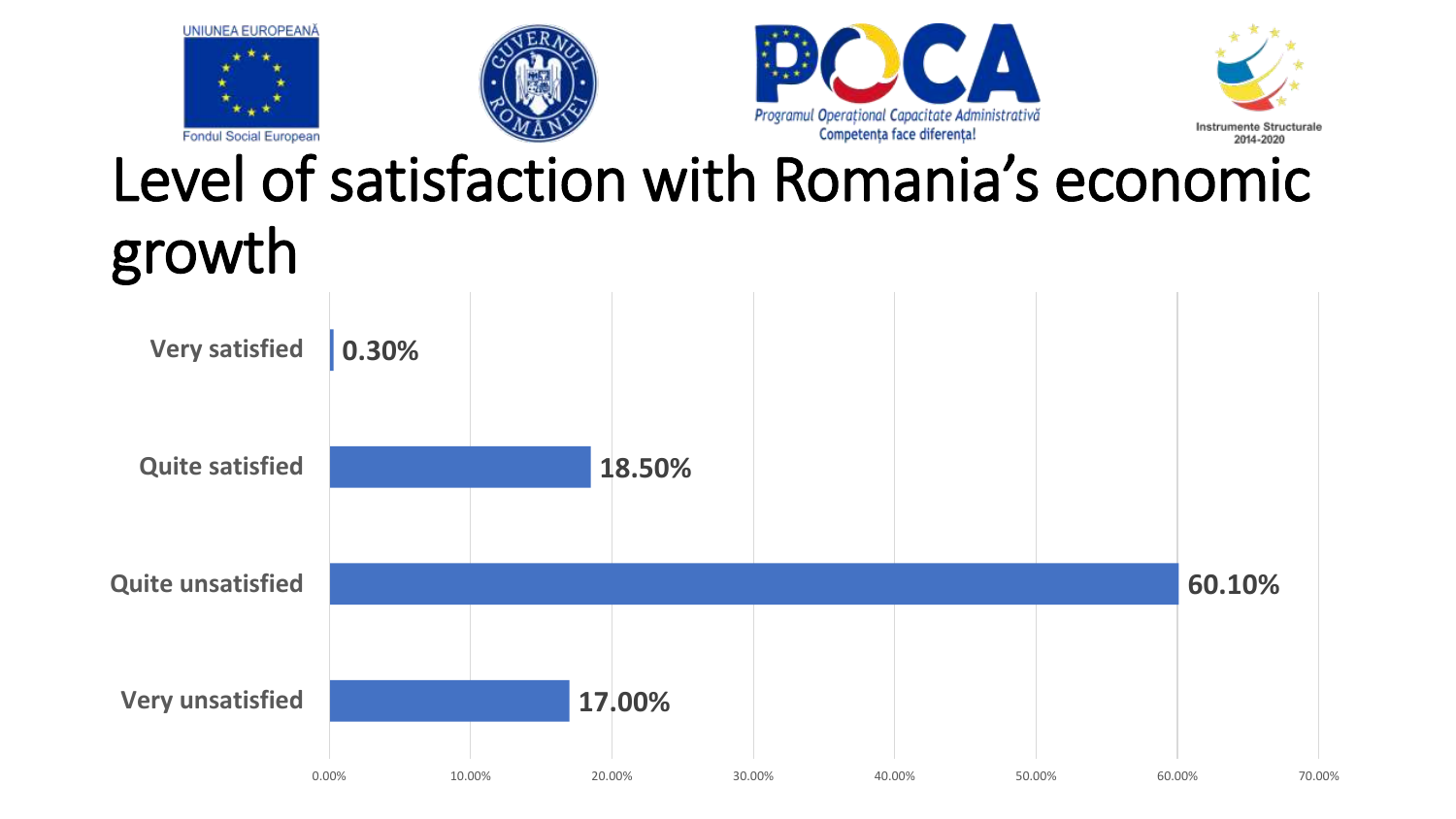







#### Romania's economic growth vs. EU member states

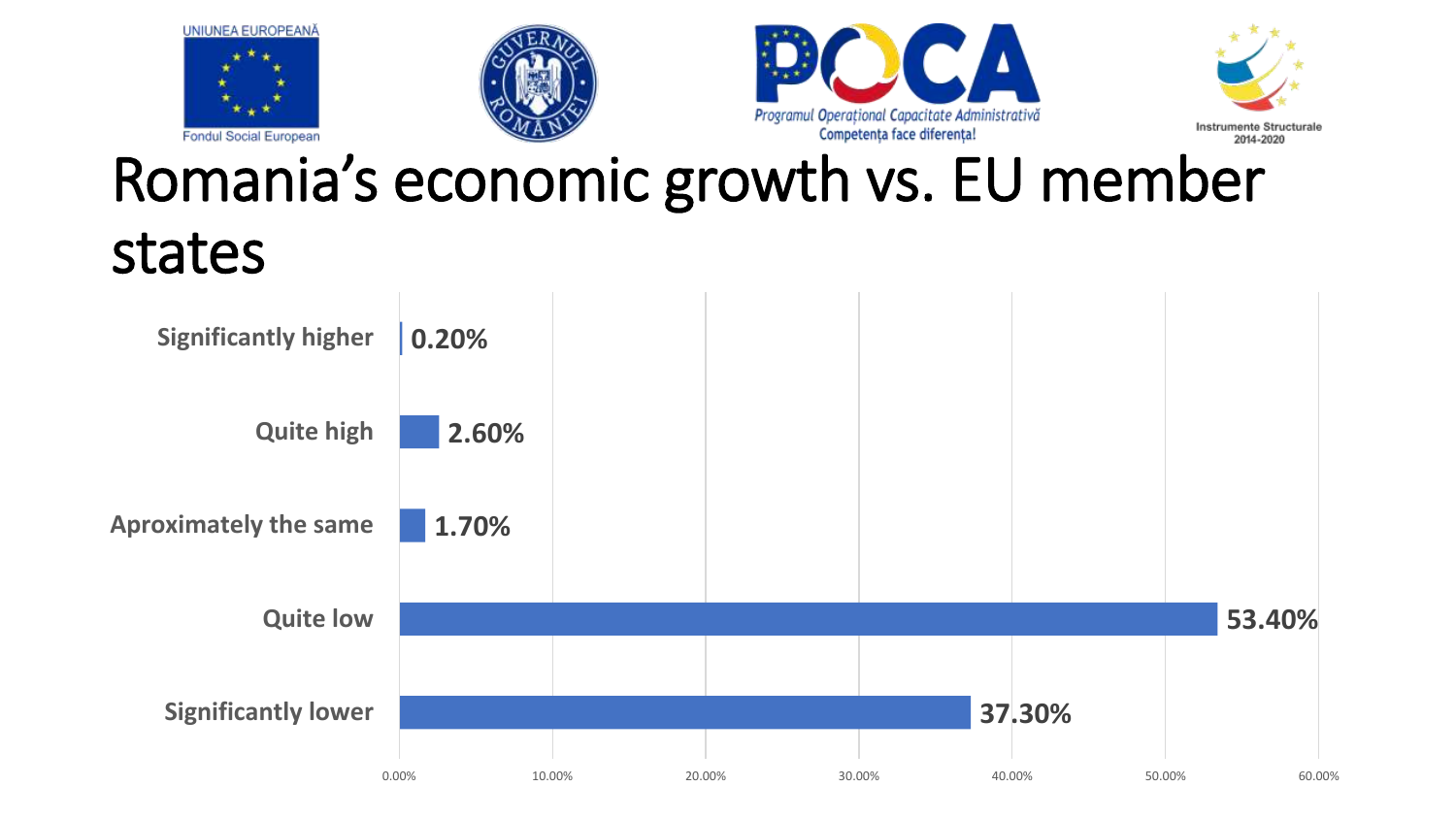







#### Romania's economic growth vs. CEE countries

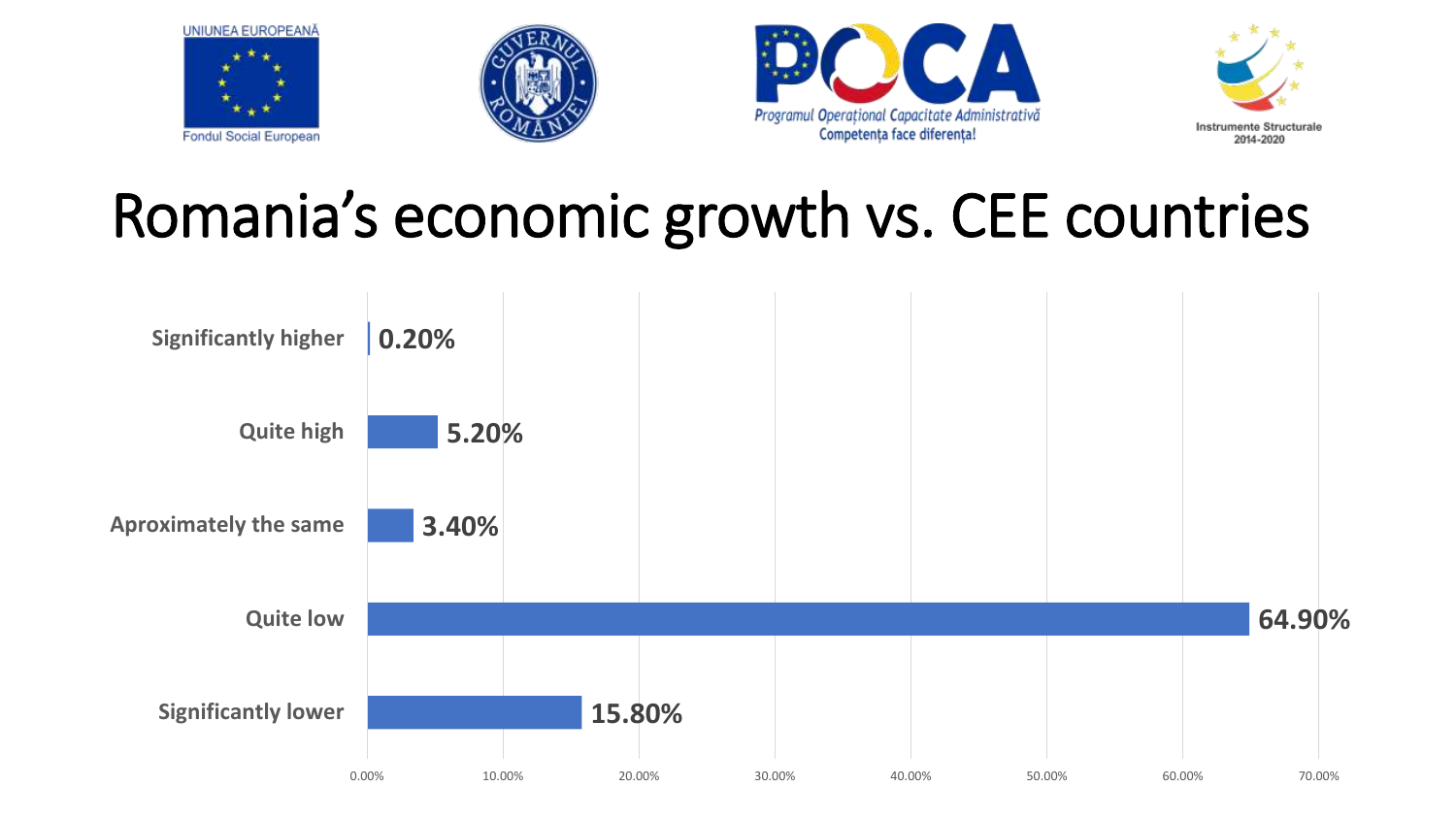







#### Romania's economic growth since 2007

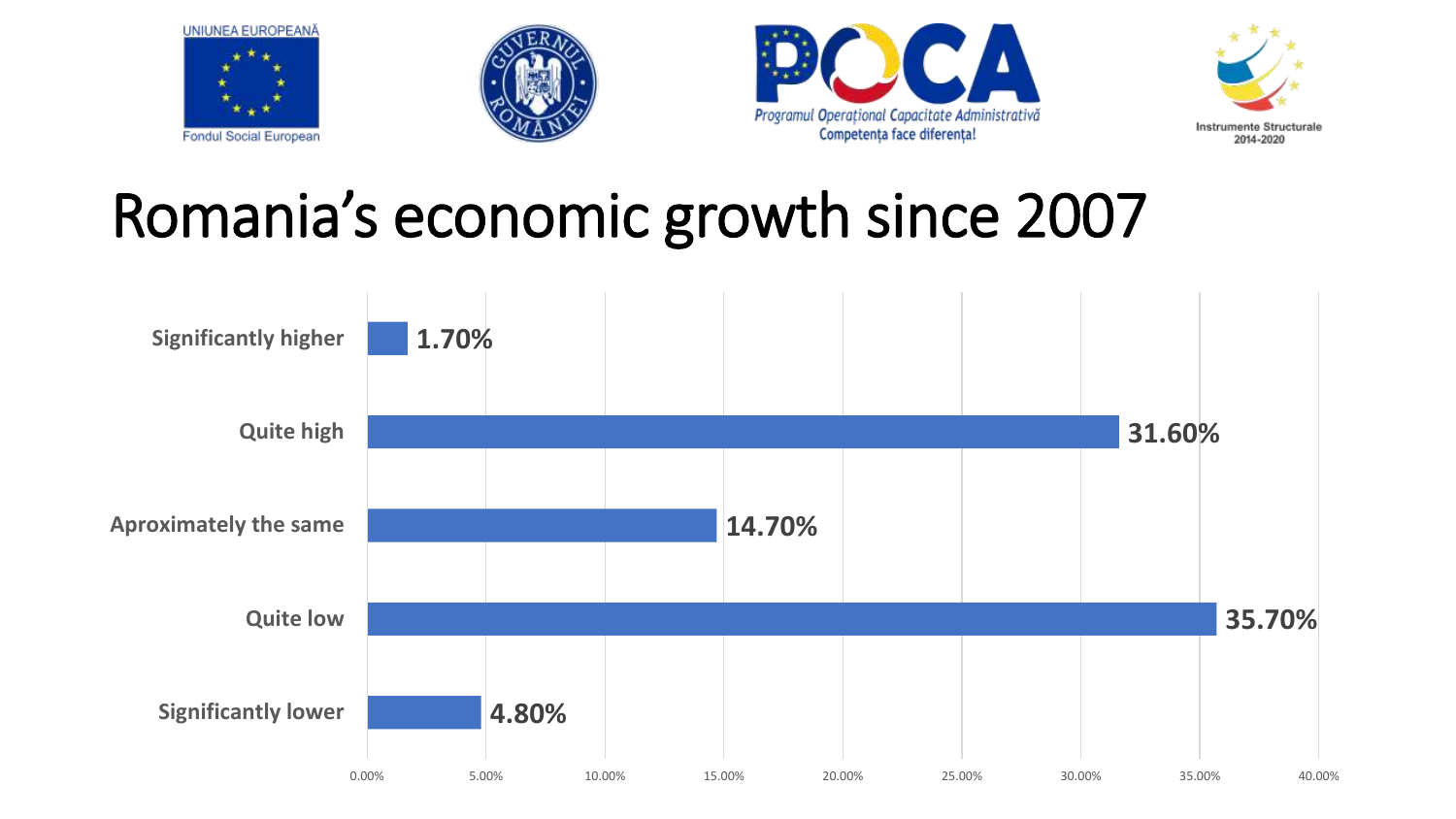







# Romanian's evaluation of Government's spending of public money

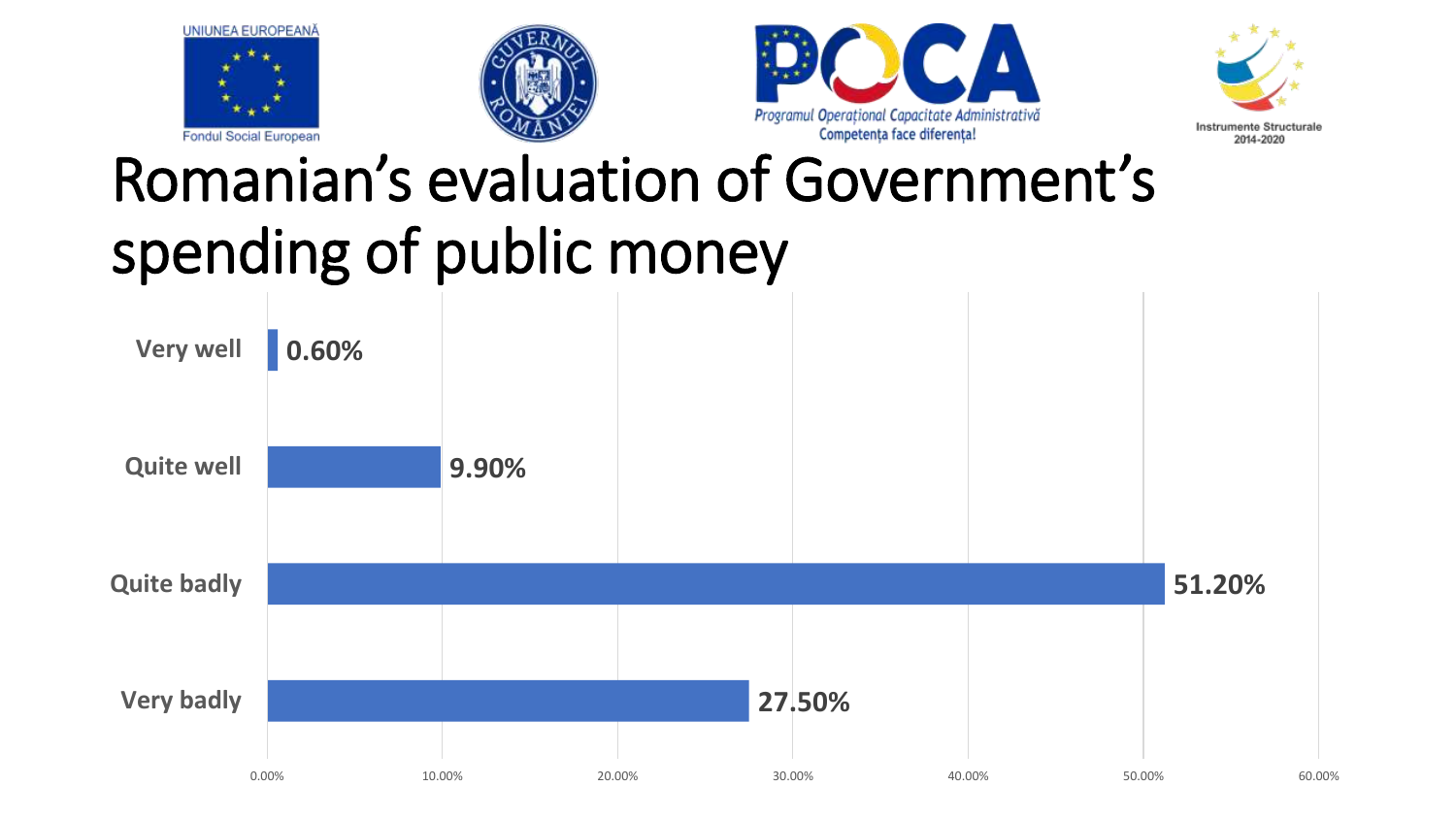







#### Usefulness of EU funds on economic growth

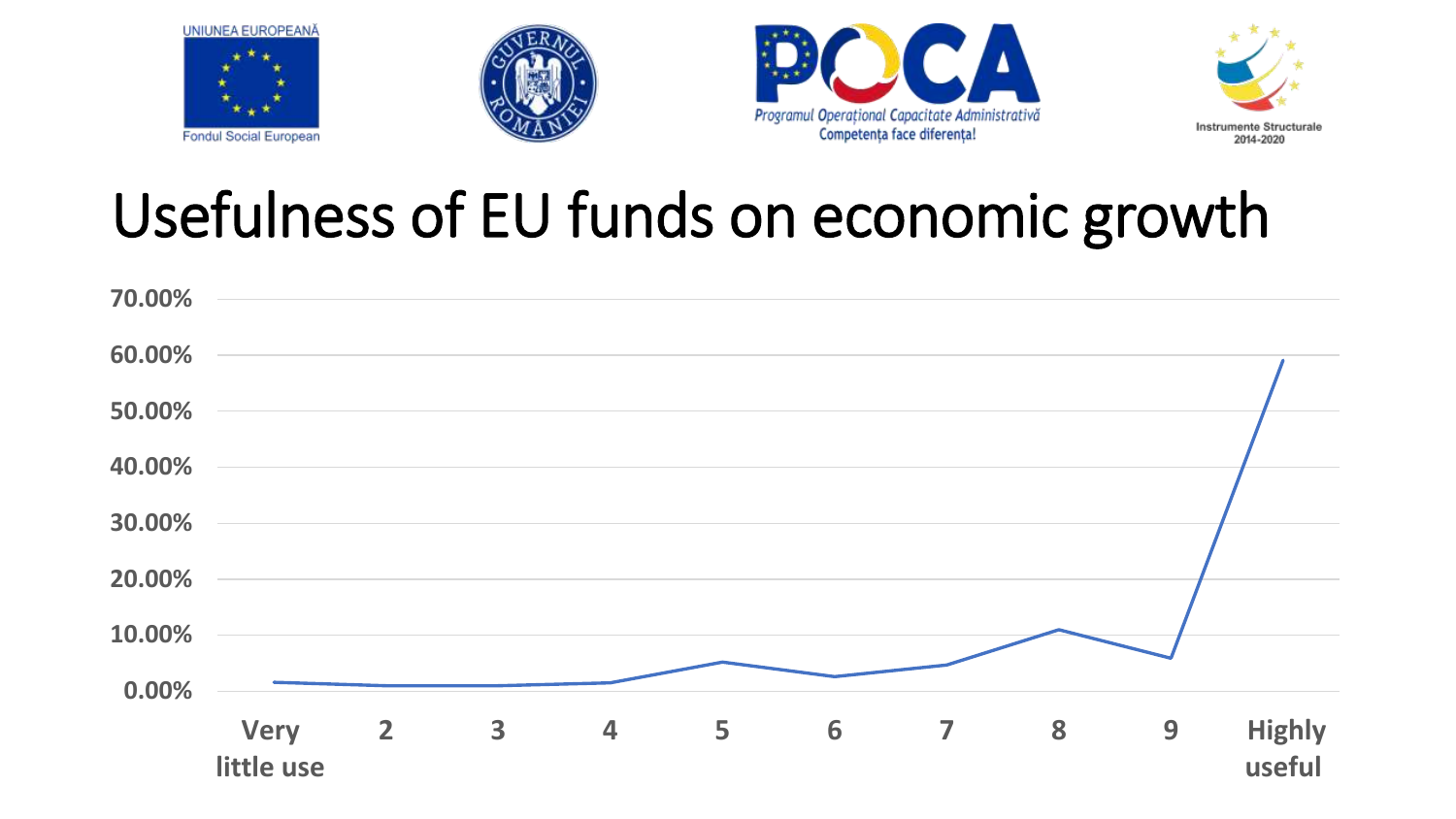







## Use of EU funds for Romania's economic growth

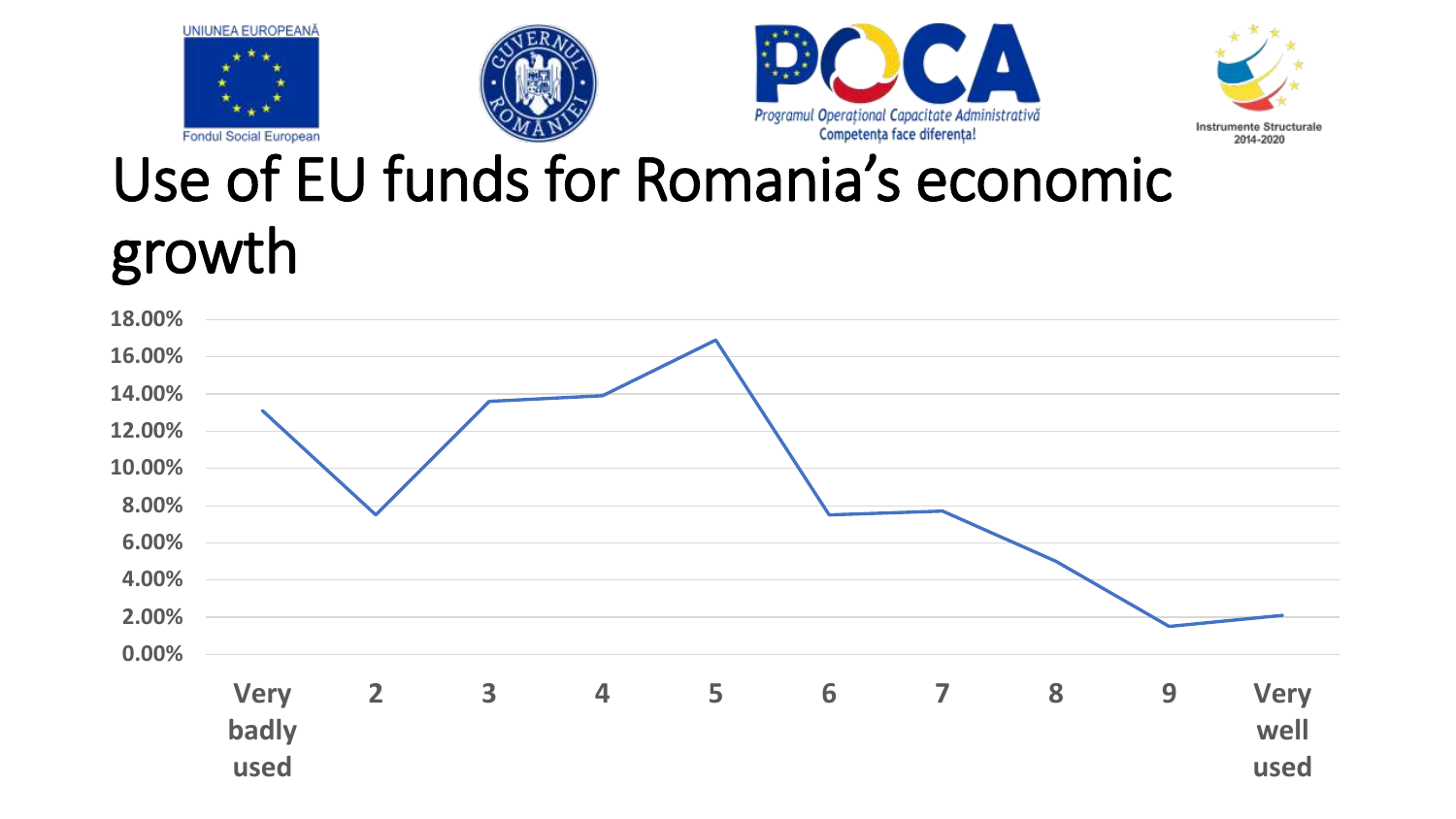







#### Use of EU funds for Romania's economic growth compared to other CEE countries

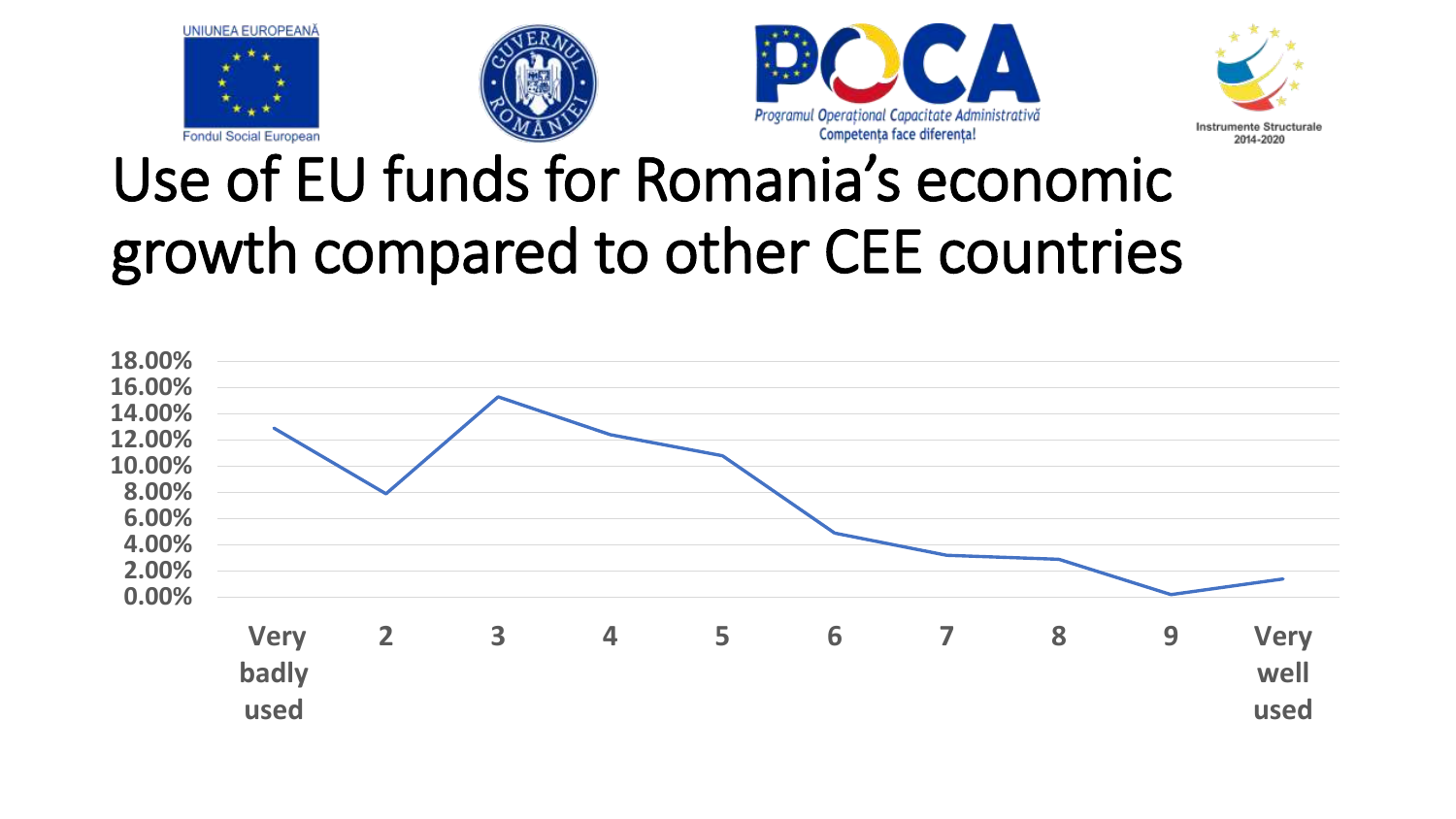







#### Overall trust

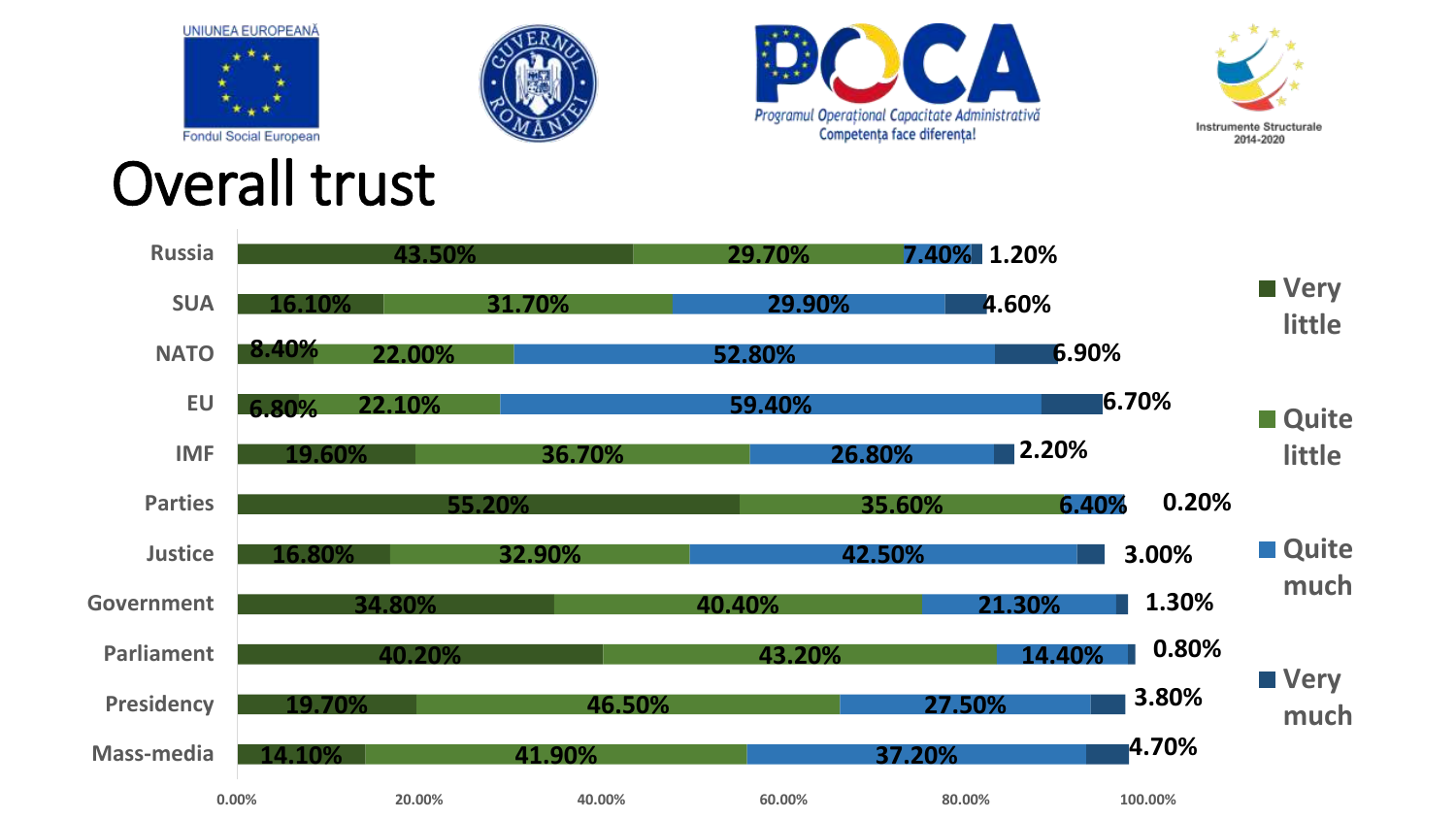







## Conclusions

- The results of this study show little support for the utilitarian approach of EU support among Romanian citizens – latent utilitarian evaluations
- Romanian citizens have a pessimistic evaluation over the economic performance of the country compared to other EU members states, and state that Romania is heading in a wrong direction
- Romanian citizens tend to trust supranational organization such as the EU or NATO more than they trust the Presidency, Parliament, Government, or the internal Justice system
- The lack of trust in the Government can be associated with a lack of satisfaction with its policies and ability to adequately manage the public money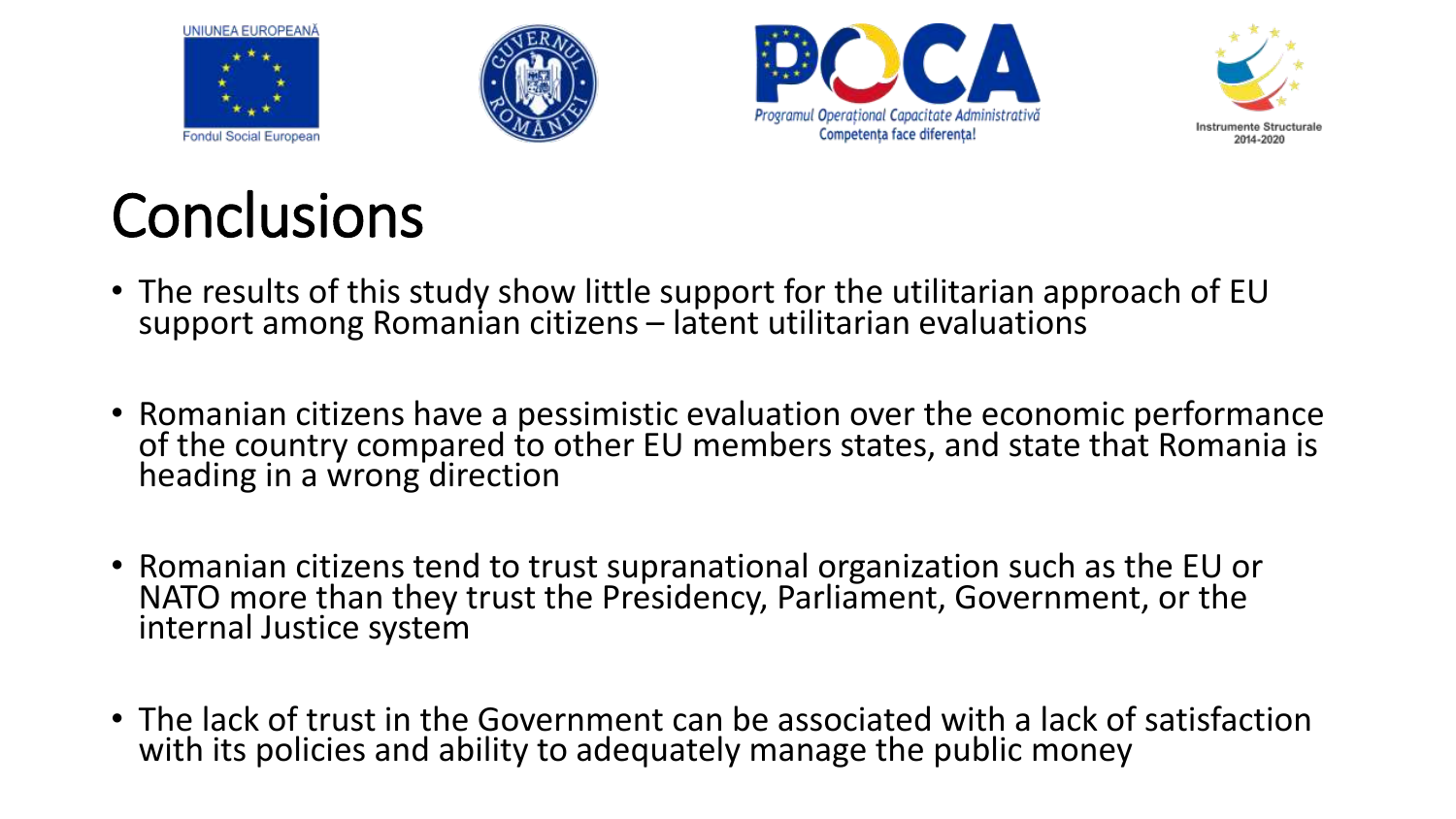







## **Conclusions**

- The symbolic meaning of EU membership, which is perceived as desirable compared to other geopolitical options
- In Romania, where EU political issues are still scarcely discussed in the public sphere and where trust in the national political institutions and media system is low, EU continues to keep its aura of desirability